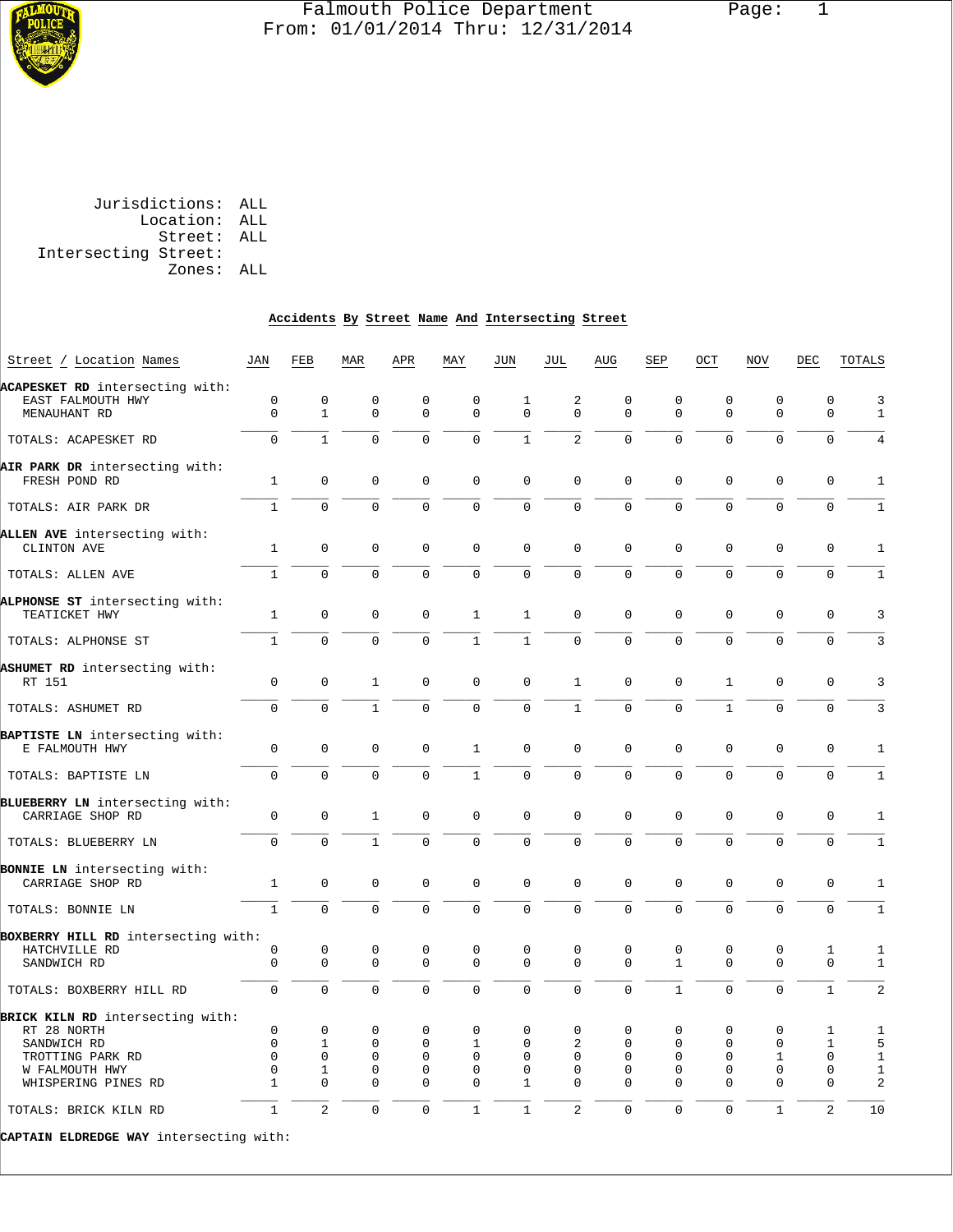# Falmouth Police Department Page: 2 From: 01/01/2014 Thru: 12/31/2014

| THOMAS B LANDERS RD                                    | $\mathbf{1}$             | 0                    | 0             | $\Omega$             | 0             | $\mathbf 0$         | $\mathbf 0$          | $\Omega$             | $\Omega$      | $\mathbf 0$          | $\mathbf{0}$            | $\Omega$            | 1                            |
|--------------------------------------------------------|--------------------------|----------------------|---------------|----------------------|---------------|---------------------|----------------------|----------------------|---------------|----------------------|-------------------------|---------------------|------------------------------|
| TOTALS: CAPTAIN ELDREDGE WAY                           | $\mathbf{1}$             | 0                    | 0             | $\Omega$             | $\Omega$      | $\mathbf 0$         | $\mathbf 0$          | $\mathbf 0$          | $\Omega$      | $\Omega$             | $\Omega$                | $\mathbf 0$         | $1\,$                        |
| CAROLYN LN intersecting with:<br>E FALMOUTH HWY        | $\mathbf 0$              | 0                    | $\mathbf 0$   | $\mathbf 0$          | 0             | $\mathbf 0$         | $\mathbf 0$          | $\mathbf{1}$         | 0             | $\mathbf 0$          | $\mathbf 0$             | $\mathbf 0$         | 1                            |
| TOTALS: CAROLYN LN                                     | $\Omega$                 | $\Omega$             | $\Omega$      | $\Omega$             | $\Omega$      | $\mathbf 0$         | $\Omega$             | $\mathbf{1}$         | $\Omega$      | $\Omega$             | $\Omega$                | $\Omega$            | $\mathbf{1}$                 |
| CARRIAGE SHOP RD intersecting with:                    |                          |                      |               |                      |               |                     |                      |                      |               |                      |                         |                     |                              |
| BLUEBERRY LN                                           | 0                        | 0                    | 1             | $\mathbf 0$          | 0             | 0                   | $\Omega$             | $\mathbf 0$          | 0             | 0                    | $\Omega$                | $\Omega$            | 1                            |
| BONNIE LN                                              | 1                        | $\mathbf 0$          | 0             | 0                    | $\Omega$      | $\Omega$            | $\Omega$             | $\Omega$             | $\mathbf 0$   | 0                    | $\Omega$                | $\mathbf 0$         | 1                            |
| ELSIES WAY                                             | 0                        | $\mathbf 0$          | $\mathbf 0$   | $\mathbf 0$          | 0             | 0                   | 0                    | $\mathbf 0$          | 1             | $\mathbf 0$          | $\Omega$                | $\mathbf 0$         | $\mathbf{1}$                 |
| FRESH POND RD                                          | $\Omega$                 | $\Omega$             | $\Omega$      | $\Omega$             | $\Omega$      | $\Omega$            | $\Omega$             | $\Omega$             | $\Omega$      | $\mathbf{1}$         | $\Omega$                | $\Omega$            | $\mathbf{1}$                 |
| OLD BARNSTABLE RD                                      | 1                        | $\Omega$             | $\Omega$      | $\Omega$             | $\Omega$      | $\Omega$            | $\Omega$             | $\Omega$             | $\Omega$      | $\Omega$             | $\Omega$                | $\Omega$            | $\mathbf{1}$                 |
| PARSONS LN<br>SANDWICH RD                              | $\Omega$<br>$\mathbf{1}$ | $\Omega$<br>$\Omega$ | 0<br>$\Omega$ | $\Omega$<br>$\Omega$ | 0<br>$\Omega$ | 1<br>$\Omega$       | $\Omega$<br>$\Omega$ | $\Omega$<br>$\Omega$ | 0<br>$\Omega$ | $\Omega$<br>$\Omega$ | $\mathbf 0$<br>$\Omega$ | 0<br>$\Omega$       | $\mathbf{1}$<br>$\mathbf{1}$ |
| TOTALS: CARRIAGE SHOP RD                               | 3                        | $\mathbf 0$          | $\mathbf{1}$  | $\mathbf 0$          | 0             | $\mathbf{1}$        | $\mathbf 0$          | $\Omega$             | $\mathbf{1}$  | $\mathbf{1}$         | $\mathbf 0$             | $\mathbf 0$         | $\overline{7}$               |
| CENTRAL AVE intersecting with:                         |                          |                      |               |                      |               |                     |                      |                      |               |                      |                         |                     |                              |
| EAST FALMOUTH HWY                                      | 0                        | $\mathsf 0$          | 0             | 0                    | 0             | 0                   | 1                    | 0                    | 0             | 1                    | 1                       | 0                   | 3                            |
| MENAUHANT RD                                           | $\Omega$                 | $\mathbf 0$          | $\Omega$      | $\Omega$             | $\mathbf{1}$  | $\Omega$            | $\Omega$             | $\Omega$             | $\Omega$      | $\Omega$             | $\mathbf 0$             | $\mathbf 0$         | $\mathbf{1}$                 |
| TOTALS: CENTRAL AVE                                    | $\Omega$                 | $\Omega$             | $\Omega$      | $\Omega$             | $\mathbf{1}$  | $\Omega$            | $\mathbf{1}$         | $\Omega$             | $\Omega$      | $\mathbf{1}$         | $\mathbf{1}$            | $\Omega$            | $\overline{4}$               |
| CHAMBERS HILL RD intersecting with:                    |                          |                      |               |                      |               |                     |                      |                      |               |                      |                         |                     |                              |
| N FALMOUTH HWY                                         | 0                        | $\mathbf 0$          | $\mathsf 0$   | $\mathbf 0$          | 0             | $\mathbf 0$         | $\mathbf 0$          | $\mathbf 0$          | 1             | $\mathbf 0$          | $\mathbf{0}$            | $\mathbf 0$         | 1                            |
| TOTALS: CHAMBERS HILL RD                               | 0                        | 0                    | 0             | 0                    | 0             | $\mathbf 0$         | $\mathbf 0$          | $\mathbf 0$          | $\mathbf{1}$  | $\mathbf 0$          | $\mathbf 0$             | $\mathbf 0$         | $\mathbf{1}$                 |
| CHESTNUT ST intersecting with:                         |                          |                      |               |                      |               |                     |                      |                      |               |                      |                         |                     |                              |
| MARAVISTA AVE                                          | 0                        | 0                    | 0             | $\mathbf 0$          | 0             | $\mathbf{1}$        | $\mathbf 0$          | $\mathbf 0$          | $\mathbf 0$   | $\mathbf 0$          | $\Omega$                | $\mathbf 0$         | 1                            |
| TOTALS: CHESTNUT ST                                    | $\mathbf 0$              | $\mathbf 0$          | 0             | $\mathbf 0$          | 0             | $\mathbf{1}$        | $\mathbf 0$          | $\mathbf 0$          | $\mathbf 0$   | $\mathbf 0$          | $\Omega$                | $\mathbf 0$         | $\mathbf{1}$                 |
| CHILMARK DR intersecting with:                         |                          |                      |               |                      |               |                     |                      |                      |               |                      |                         |                     |                              |
| SANDWICH RD                                            | 1                        | $\mathbf 0$          | 0             | $\mathbf 0$          | 0             | $\mathbf 0$         | $\mathbf 0$          | 0                    | 0             | $\mathbf 0$          | 0                       | $\mathbf 0$         | 1                            |
| TOTALS: CHILMARK DR                                    | $\mathbf{1}$             | $\Omega$             | $\Omega$      | $\Omega$             | $\Omega$      | $\mathbf 0$         | $\Omega$             | $\Omega$             | $\Omega$      | $\Omega$             | $\Omega$                | $\Omega$            | $\mathbf{1}$                 |
| CHURCH ST intersecting with:                           |                          |                      |               |                      |               |                     |                      |                      |               |                      |                         |                     |                              |
| WOODS HOLE RD                                          | $\mathbf 0$              | 0                    | $\mathbf 0$   | $\mathbf 0$          | 0             | $\mathbf 0$         | $\mathbf{1}$         | $\mathbf 0$          | 0             | $\mathbf{1}$         | $\mathbf 0$             | $\mathbf 0$         | 2                            |
| TOTALS: CHURCH ST                                      | 0                        | $\mathbf 0$          | $\mathbf 0$   | $\Omega$             | $\Omega$      | $\mathbf 0$         | $\mathbf{1}$         | $\mathbf 0$          | $\mathbf 0$   | $\mathbf{1}$         | $\Omega$                | $\mathbf 0$         | 2                            |
|                                                        |                          |                      |               |                      |               |                     |                      |                      |               |                      |                         |                     |                              |
| CLINTON AVE intersecting with:                         |                          |                      |               |                      |               |                     |                      |                      |               |                      |                         |                     |                              |
| ALLEN AVE                                              | 1                        | 0                    | 0             | $\mathbf 0$          | 0             | $\mathbf 0$         | $\mathbf 0$          | $\mathbf 0$          | 0             | $\mathbf 0$          | $\mathbf 0$             | $\mathbf 0$         | 1                            |
| TOTALS: CLINTON AVE                                    | $\mathbf{1}$             | $\mathbf 0$          | $\Omega$      | $\Omega$             | $\Omega$      | $\mathbf 0$         | $\overline{0}$       | $\Omega$             | 0             | $\mathbf 0$          | $\mathbf 0$             | $\Omega$            | $\mathbf{1}$                 |
| COLLINS RD intersecting with:                          |                          |                      |               |                      |               |                     |                      |                      |               |                      |                         |                     |                              |
| WAQUOIT HWY                                            | 0                        | 0                    | 0             | 0                    | 0             | 0                   | $\mathbf{1}$         | 0                    | 0             | 0                    | 0                       | 0                   | 1                            |
| TOTALS: COLLINS RD                                     | 0                        | 0                    | 0             | 0                    | 0             | 0                   | $\mathbf{1}$         | 0                    | 0             | 0                    | 0                       | 0                   | 1                            |
|                                                        |                          |                      |               |                      |               |                     |                      |                      |               |                      |                         |                     |                              |
| COLONIAL WAY intersecting with:<br>QUAKER RD           | 0                        | $1\,$                | $\mathsf 0$   | 0                    | $\mathsf{0}$  | $\mathsf{O}\xspace$ | $\mathbf 0$          | $\mathbf 0$          | 0             | 0                    | $\mathsf 0$             | $\mathbf 0$         | $1\,$                        |
| TOTALS: COLONIAL WAY                                   | 0                        | $\mathbf{1}$         | $\mathbf 0$   | $\mathsf{O}$         | $\mathsf 0$   | $\mathsf{O}\xspace$ | $\mathsf 0$          | $\mathsf{O}$         | 0             | $\mathsf{O}\xspace$  | $\mathsf 0$             | $\mathsf{O}\xspace$ | $1\,$                        |
|                                                        |                          |                      |               |                      |               |                     |                      |                      |               |                      |                         |                     |                              |
| COLUMBUS DR intersecting with:<br>SEACOAST SHORES BLVD | 0                        | $\mathbf 0$          | 0             | $\mathsf{O}$         | 0             | $\mathbf{1}$        | $\mathbf 0$          | $\mathbf 0$          | 0             | 0                    | 0                       | 0                   | 1                            |
| TOTALS: COLUMBUS DR                                    | 0                        | $\mathsf{O}\xspace$  | 0             | $\mathbf 0$          | 0             | $\mathbf{1}$        | $\mathsf 0$          | $\mathsf{O}$         | 0             | $\mathbf 0$          | $\mathsf 0$             | $\mathbf 0$         | $\mathbf{1}$                 |
| COUNTY RD intersecting with:                           |                          |                      |               |                      |               |                     |                      |                      |               |                      |                         |                     |                              |
| NORTH FALMOUTH HWY                                     | 0                        | 0                    | 0             | 0                    | 0             | $\mathbf{1}$        | 0                    | 0                    | $\mathbf{1}$  | 0                    | 0                       | 0                   | 2                            |
| TOTALS: COUNTY RD                                      | 0                        | $\mathbf 0$          | $\mathsf 0$   | $\mathbf 0$          | 0             | $\mathbf{1}$        | $\mathbf 0$          | 0                    | $\mathbf{1}$  | 0                    | $\mathsf 0$             | $\mathbf 0$         | 2                            |
| CURRIER RD intersecting with:                          |                          |                      |               |                      |               |                     |                      |                      |               |                      |                         |                     |                              |
|                                                        |                          |                      |               |                      |               |                     |                      |                      |               |                      |                         |                     |                              |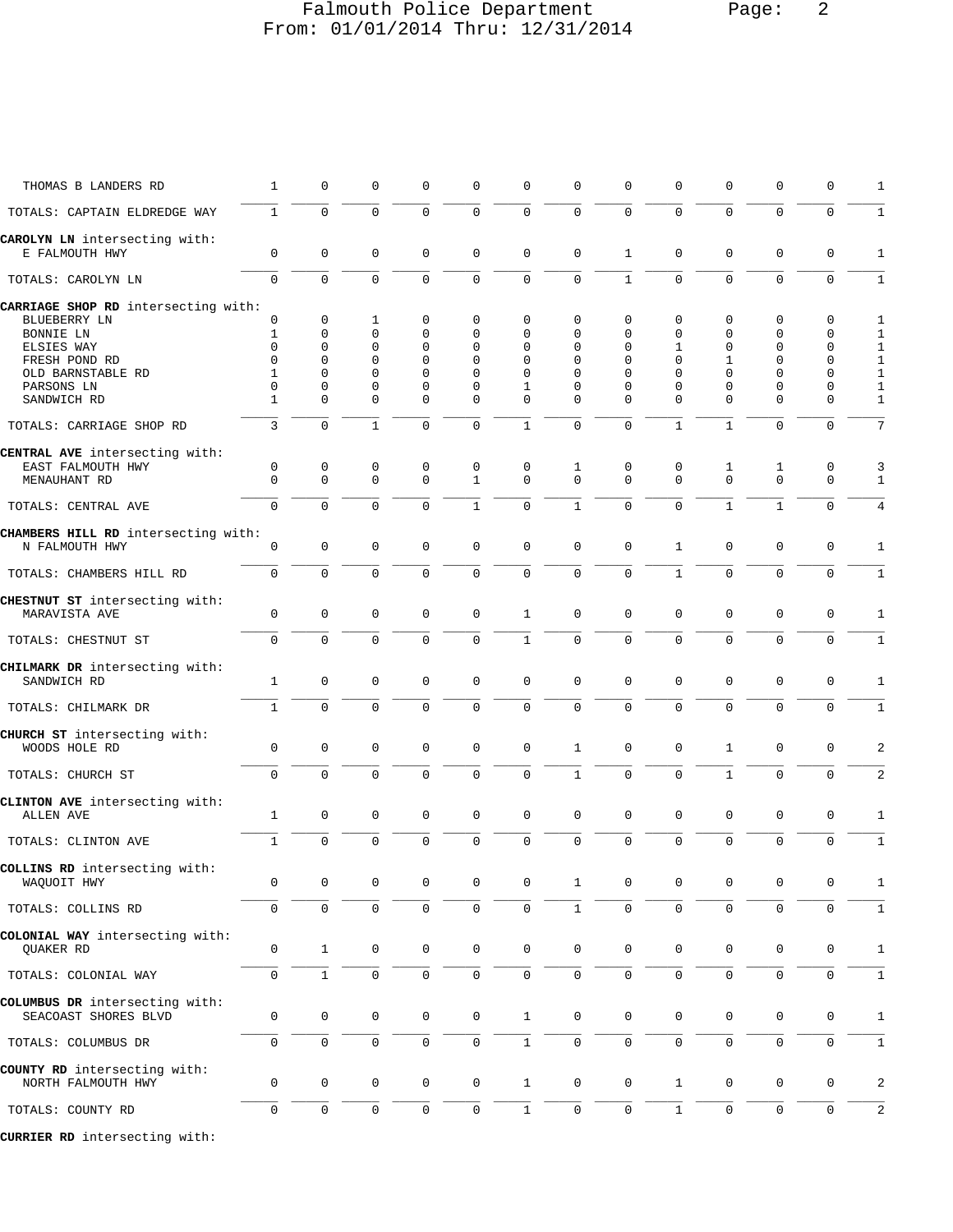# Falmouth Police Department Page: 3 From: 01/01/2014 Thru: 12/31/2014

|      | ٠ |
|------|---|
| aqe: |   |

| RT 151<br>SANDWICH RD                                 | 0<br>$\Omega$  | 0<br>$\mathbf{1}$ | 0<br>$\Omega$  | 0<br>$\Omega$  | 1<br>0         | 3<br>$\mathbf 0$ | 0<br>$\Omega$       | 0<br>$\Omega$  | 1<br>$\Omega$  | 0<br>$\Omega$  | 0<br>$\Omega$  | $\mathbf 0$<br>$\Omega$ | 5<br>$\mathbf{1}$ |
|-------------------------------------------------------|----------------|-------------------|----------------|----------------|----------------|------------------|---------------------|----------------|----------------|----------------|----------------|-------------------------|-------------------|
| TOTALS: CURRIER RD                                    | $\mathbf 0$    | $\mathbf{1}$      | 0              | 0              | $\mathbf{1}$   | 3                | $\mathbf 0$         | $\mathbf 0$    | $\mathbf{1}$   | 0              | 0              | $\mathbf 0$             | 6                 |
| DAVIS STRAITS intersecting with:                      |                |                   |                |                |                |                  |                     |                |                |                |                |                         |                   |
| DILLINGHAM AVE                                        | 0              | 0                 | 0              | 1              | 0              | 1                | 0                   | 0              | 0              | 0              | 0              | 0                       | 2                 |
| FALMOUTH HEIGHTS RD                                   | $\Omega$       | $\Omega$          | 0              | $\Omega$       | 0              | $\Omega$         | $\Omega$            | 1              | 0              | $\Omega$       | $\Omega$       | 0                       | $\mathbf{1}$      |
| SPRING BARS RD                                        | $\Omega$       | 0                 | 0              | $\mathbf 0$    | 0              | 0                | $\mathbf{1}$        | $\mathbf 0$    | $\mathbf 0$    | $\mathbf 0$    | 1              | $\mathbf 0$             | 2                 |
| WORCESTER CT                                          | $\Omega$       | $\Omega$          | $\Omega$       | $\mathbf 0$    | 0              | $\mathbf 0$      | $\mathbf 0$         | $\Omega$       | $\Omega$       | $\Omega$       | $\mathbf{1}$   | $\Omega$                | $\mathbf{1}$      |
| TOTALS: DAVIS STRAITS                                 | $\Omega$       | $\Omega$          | $\Omega$       | $\mathbf{1}$   | 0              | $\mathbf{1}$     | $\mathbf{1}$        | $\mathbf{1}$   | $\Omega$       | $\Omega$       | $\overline{a}$ | $\Omega$                | 6                 |
| DAVISVILLE RD intersecting with:<br>EAST FALMOUTH HWY | $\mathsf 0$    | 0                 | $\mathbf{1}$   | $\mathbf 0$    | 0              | 0                | $\mathbf 0$         | $\mathbf 0$    | 0              | 0              | $\mathbf{0}$   | $\mathbf 0$             | 1                 |
| TOTALS: DAVISVILLE RD                                 | $\overline{0}$ | 0                 | $\mathbf{1}$   | $\mathbf 0$    | $\mathbf{0}$   | 0                | $\mathsf 0$         | $\mathsf 0$    | 0              | 0              | 0              | $\mathbf 0$             | $\mathbf{1}$      |
| DEEP POND RD intersecting with:                       |                |                   |                |                |                |                  |                     |                |                |                |                |                         |                   |
| SAM TURNER RD                                         | 0              | 0                 | $\mathsf 0$    | 0              | 0              | $\mathsf 0$      | $\mathbf 0$         | $\mathbf 0$    | 0              | 0              | $\mathbf{1}$   | 0                       | $\mathbf{1}$      |
| TOTALS: DEEP POND RD                                  | $\mathsf{O}$   | 0                 | 0              | 0              | 0              | $\mathbf 0$      | $\mathbf{0}$        | $\mathbf 0$    | 0              | $\mathbf 0$    | $\mathbf{1}$   | $\Omega$                | $\mathbf{1}$      |
| DEEPWOOD DR intersecting with:                        |                |                   |                |                |                |                  |                     |                |                |                |                |                         |                   |
| SANDWICH RD                                           | $\overline{0}$ | $\mathsf 0$       | $\mathbf 0$    | $\mathbf 0$    | 0              | $\mathsf 0$      | $\mathsf 0$         | $\mathbf{1}$   | $\mathbf 0$    | 0              | $\mathbf 0$    | $\mathbf 0$             | 1                 |
| TOTALS: DEEPWOOD DR                                   | 0              | 0                 | 0              | $\mathbf 0$    | 0              | $\mathbf 0$      | $\mathbf 0$         | $\mathbf{1}$   | 0              | 0              | 0              | $\mathbf 0$             | $\mathbf{1}$      |
| DILLINGHAM AVE intersecting with:                     |                |                   |                |                |                |                  |                     |                |                |                |                |                         |                   |
| DAVIS STRAITS                                         | 0              | 0                 | 0              | 1              | 0              | 1                | $\mathbf 0$         | 0              | 0              | 0              | 0              | 0                       | 2                 |
| GIFFORD ST                                            | $\mathbf 0$    | 0                 | $\Omega$       | $\Omega$       | 0              | $\mathbf 0$      | $\mathbf{0}$        | $\Omega$       | $\Omega$       | $\mathbf{1}$   | $\Omega$       | $\Omega$                | $\mathbf{1}$      |
| TOTALS: DILLINGHAM AVE                                | $\Omega$       | $\overline{0}$    | $\Omega$       | $\mathbf{1}$   | $\overline{0}$ | $\mathbf{1}$     | $\mathbf 0$         | $\mathbf 0$    | $\Omega$       | $\mathbf{1}$   | $\Omega$       | $\Omega$                | $\mathbf{3}$      |
| EAST FALMOUTH HWY intersecting with:                  |                |                   |                |                |                |                  |                     |                |                |                |                |                         |                   |
| ACAPESKET RD                                          | 0              | 0                 | 0              | 0              | 0              | 1                | 2                   | 0              | 0              | 0              | 0              | 0                       | 3                 |
| CENTRAL AVE                                           | 0              | 0                 | 0              | 0              | 0              | 0                | $\mathbf{1}$        | $\mathbf 0$    | 0              | 1              | 1              | 0                       | 3                 |
| DAVISVILLE RD                                         | $\Omega$       | $\Omega$          | 1              | 0              | $\Omega$       | $\Omega$         | 0                   | $\Omega$       | $\Omega$       | $\Omega$       | $\Omega$       | 0                       | $\mathbf{1}$      |
| JOHN PARKER RD                                        | $\Omega$       | $\Omega$          | $\mathbf{1}$   | $\Omega$       | $\Omega$       | 0                | 1                   | $\Omega$       | $\Omega$       | $\Omega$       | $\Omega$       | 0                       | $\sqrt{2}$        |
| OLD BARNSTABLE RD                                     | $\Omega$       | $\Omega$          | 0              | $\mathbf 0$    | $\Omega$       | 0                | 0                   | $\mathbf 0$    | $\Omega$       | $\Omega$       | 1              | 0                       | $\mathbf{1}$      |
| SADYS LN                                              | 0              | 0                 | 0              | 1              | 0              | 0                | 0                   | $\mathbf 0$    | 0              | $\Omega$       | $\Omega$       | 0                       | $\mathbf{1}$      |
| SEACOAST SHORES BLVD                                  | $\Omega$       | $\Omega$          | $\Omega$       | $\Omega$       | 1              | 0                | $\Omega$            | $\mathbf{1}$   | $\Omega$       | $\Omega$       | $\Omega$       | $\Omega$                | $\overline{a}$    |
| TOTALS: EAST FALMOUTH HWY                             | $\mathbf 0$    | $\Omega$          | $\overline{2}$ | $\mathbf{1}$   | $\mathbf{1}$   | $\mathbf{1}$     | $\overline{4}$      | $\mathbf{1}$   | 0              | $\mathbf{1}$   | $\overline{2}$ | $\Omega$                | 13                |
| EDGERTON DR intersecting with:<br>N FALMOUTH HWY      | $\mathbf 0$    | 0                 | $\mathbf{1}$   | $\mathbf 0$    | 0              | $\mathsf 0$      | $\mathbf 0$         | $\mathbf 0$    | 0              | $\mathbf 0$    | 0              | $\mathbf 0$             | 1                 |
| TOTALS: EDGERTON DR                                   | 0              | $\overline{0}$    | $\mathbf{1}$   | $\mathbf 0$    | 0              | $\mathbf 0$      | $\mathbf{0}$        | $\mathbf 0$    | $\mathbf 0$    | 0              | $\mathbf 0$    | $\mathbf 0$             | $\mathbf{1}$      |
| ELM ARCH WAY intersecting with:                       |                |                   |                |                |                |                  |                     |                |                |                |                |                         |                   |
| MAIN ST                                               | $\mathbf{0}$   | $\overline{0}$    | $\overline{0}$ | $\overline{0}$ | 1              | $\mathbf{0}$     | 0                   | $\overline{0}$ | $\overline{0}$ | $\overline{0}$ | $\overline{0}$ | $\mathbf{0}$            | -1                |
| TOTALS: ELM ARCH WAY                                  | 0              | 0                 | 0              | $\mathbf 0$    | $\mathbf 1$    | $\mathbf 0$      | $\mathbf 0$         | $\mathbf 0$    | $\Omega$       | $\Omega$       | $\Omega$       | $\Omega$                | $\mathbf{1}$      |
| ELSIES WAY intersecting with:                         |                |                   |                |                |                |                  |                     |                |                |                |                |                         |                   |
| CARRIAGE SHOP RD                                      | 0              | $\mathsf{O}$      | 0              | $\mathbf 0$    | 0              | $\mathbf 0$      | $\mathbf 0$         | $\mathbf 0$    | $\mathbf{1}$   | 0              | $\mathsf{O}$   | 0                       | $\mathbf{1}$      |
| TOTALS: ELSIES WAY                                    | $\mathsf{O}$   | $\mathsf{O}$      | $\mathsf 0$    | 0              | 0              | 0                | $\mathsf{O}\xspace$ | $\mathbf 0$    | $\mathbf{1}$   | $\mathbf 0$    | $\mathbf 0$    | $\mathbf 0$             | $\mathbf{1}$      |
| FALMOUTH HEIGHTS RD intersecting with:                |                |                   |                |                |                |                  |                     |                |                |                |                |                         |                   |
| DAVIS STRAITS                                         | 0              | $\mathbf 0$       | $\mathsf 0$    | 0              | 0              | 0                | $\mathbf 0$         | $\mathbf{1}$   | 0              | 0              | 0              | 0                       | $\mathbf{1}$      |
| JERICHO PATH                                          | $\mathbf 0$    | 0                 | $\mathsf 0$    | $\mathsf 0$    | $\mathbf 0$    | $\mathbf{1}$     | $\mathbf{0}$        | $\mathbf 0$    | $\mathbf 0$    | $\mathbf 0$    | $\mathbf 0$    | $\mathbf 0$             | $\mathbf{1}$      |
| ROBBINS RD                                            | 0              | $\mathbf{0}$      | $\mathbf 0$    | 0              | 0              | 0                | $\mathbf 0$         | $\mathbf{1}$   | $\mathbf 0$    | 0              | 0              | 0                       | $\mathbf{1}$      |
| TOTALS: FALMOUTH HEIGHTS RD                           | $\mathbf 0$    | $\mathsf{O}$      | $\mathsf 0$    | $\mathsf{O}$   | 0              | $\mathbf{1}$     | $\mathsf 0$         | 2              | $\mathbf 0$    | $\mathsf{O}$   | $\mathbf 0$    | $\mathbf 0$             | $\mathbf{3}$      |
| FALMOUTH HWY intersecting with:                       |                |                   |                |                |                |                  |                     |                |                |                |                |                         |                   |
| BAPTISTE LN                                           | $\mathbf 0$    | $\mathsf 0$       | 0              | 0              | 1              | 0                | 0                   | 0              | 0              | 0              | 0              | 0                       | $\mathbf{1}$      |
| BRICK KILN RD                                         | $\mathbf 0$    | $\mathbf{1}$      | 0              | $\mathbf 0$    | $\mathsf 0$    | 0                | 0                   | 0              | $\mathbf 0$    | 0              | 0              | $\mathbf 0$             | $\mathbf{1}$      |
| CAROLYN LN                                            | 0              | 0                 | 0              | 0              | 0              | 0                | 0                   | $\mathbf{1}$   | 0              | 0              | 0              | 0                       | $\mathbf{1}$      |
| CHAMBERS HILL RD                                      | $\Omega$       | $\mathbf{0}$      | 0              | 0              | 0              | 0                | $\mathbf 0$         | $\mathbf 0$    | 1              | $\mathbf 0$    | 0              | $\mathbf 0$             | $\mathbf{1}$      |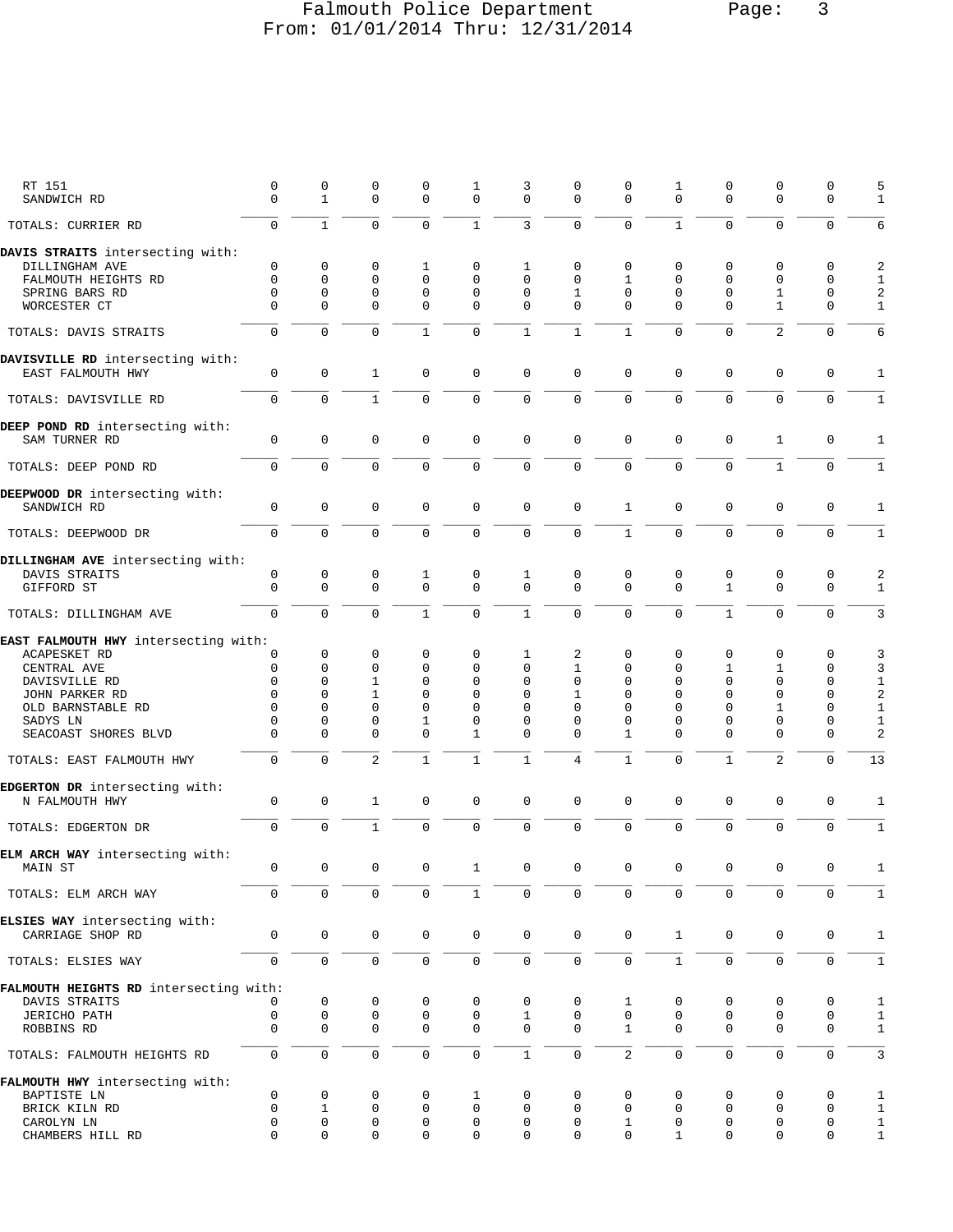### Falmouth Police Department Page: 4 From: 01/01/2014 Thru: 12/31/2014

| EDGERTON DR                                            | $\mathbf 0$          | 0                       | 1                   | 0                          | 0             | 0                    | 0            | 0                | 0              | 0              | 0             | 0                | 1              |
|--------------------------------------------------------|----------------------|-------------------------|---------------------|----------------------------|---------------|----------------------|--------------|------------------|----------------|----------------|---------------|------------------|----------------|
| MURIEL LN                                              | 0                    | $\mathbf 0$             | 0                   | $\mathbf 0$                | 0             | 0                    | 0            | 1                | 0              | 0              | 0             | 0                | $1\,$          |
| OLD MAIN RD                                            | $\Omega$<br>$\Omega$ | $\Omega$<br>$\mathbf 0$ | 0<br>1              | $\mathbf 0$<br>$\mathbf 0$ | $\Omega$<br>0 | $\Omega$<br>$\Omega$ | 1<br>0       | 0<br>0           | $\Omega$<br>0  | $\Omega$       | $\Omega$<br>0 | 0<br>$\mathbf 0$ | 1              |
| PALMER AVE<br>RT 151                                   | $\Omega$             | $\Omega$                | 0                   | $\mathbf 0$                | 0             | 0                    | 1            | 0                | $\Omega$       | 0<br>0         | 0             | 0                | $1\,$<br>$1\,$ |
| SHOREWOOD DR                                           | 0                    | 0                       | 0                   | 0                          | 0             | 0                    | 1            | 0                | 0              | 0              | 0             | 0                | $1\,$          |
| THOMAS B LANDERS RD                                    | $\Omega$             | $\Omega$                | 1                   | $\Omega$                   | 0             | $\mathbf 0$          | $\mathbf 0$  | $\Omega$         | $\Omega$       | $\Omega$       | $\Omega$      | $\mathbf 0$      | $\mathbf{1}$   |
| TOTALS: FALMOUTH HWY                                   | $\mathbf 0$          | $\mathbf{1}$            | 3                   | $\mathbf 0$                | $\mathbf{1}$  | $\mathbf 0$          | 3            | $\overline{a}$   | $\mathbf{1}$   | $\Omega$       | $\Omega$      | $\mathbf 0$      | 11             |
| FALMOUTHPORT DR intersecting with:<br>TEATICKET HWY    | 0                    | 0                       | $\mathsf 0$         | $\mathbf 0$                | 0             | $\mathbf 0$          | $\mathsf 0$  | 1                | 0              | $\mathbf 0$    | $\mathsf 0$   | $\mathbf 0$      | 1              |
| TOTALS: FALMOUTHPORT DR                                | $\mathbf 0$          | $\mathbf 0$             | $\mathsf 0$         | $\mathbf 0$                | 0             | $\mathsf 0$          | $\mathsf 0$  | $\mathbf{1}$     | 0              | $\mathbf 0$    | $\mathbf 0$   | $\mathbf 0$      | $1\,$          |
| FAY RD intersecting with:<br>NOBSKA RD                 | $\mathbf 0$          | $\mathbf 0$             | $\mathbf 0$         | $\mathbf 0$                | 0             | $\mathbf 0$          | $\mathsf 0$  | $\mathsf 0$      | 1              | 0              | $\mathsf 0$   | $\mathbf 0$      | 1              |
| TOTALS: FAY RD                                         | $\mathbf 0$          | $\Omega$                | $\mathbf 0$         | $\mathbf 0$                | 0             | $\mathbf 0$          | $\mathbf 0$  | $\mathbf 0$      | $\mathbf{1}$   | $\Omega$       | $\mathbf 0$   | $\mathbf 0$      | $\mathbf{1}$   |
|                                                        |                      |                         |                     |                            |               |                      |              |                  |                |                |               |                  |                |
| FELLA LN intersecting with:<br>OLD BARNSTABLE RD       | $\mathbf 0$          | $\mathbf{1}$            | $\mathbf 0$         | $\mathbf 0$                | 0             | $\mathbf 0$          | $\mathsf 0$  | $\mathbf 0$      | 0              | $\mathbf 0$    | $\mathsf 0$   | $\mathbf 0$      | 1              |
| TOTALS: FELLA LN                                       | $\mathbf 0$          | $\mathbf{1}$            | $\mathsf 0$         | 0                          | 0             | $\mathsf 0$          | $\mathsf 0$  | 0                | 0              | 0              | $\mathsf 0$   | $\mathbf 0$      | $\mathbf{1}$   |
| FLETCHER LN intersecting with:<br>KOMPASS DR           | $\mathbf{1}$         | $\mathbf 0$             | $\mathbf 0$         | $\mathbf 0$                | $\mathbf 0$   | $\mathsf 0$          | $\mathsf 0$  | $\mathbf 0$      | 0              | $\mathbf 0$    | $\mathbf{0}$  | $\mathbf 0$      | $1\,$          |
| TOTALS: FLETCHER LN                                    | $\mathbf{1}$         | $\mathbf 0$             | $\mathbf 0$         | 0                          | 0             | $\mathsf 0$          | $\mathsf 0$  | $\mathbf 0$      | 0              | $\mathbf 0$    | $\mathbf 0$   | $\mathbf 0$      | $\mathbf 1$    |
| FRESH POND RD intersecting with:                       |                      |                         |                     |                            |               |                      |              |                  |                |                |               |                  |                |
| AIR PARK DR                                            | 1                    | 0                       | 0                   | 0                          | 0             | 0                    | 0            | 0                | 0              | 0              | 0             | 0                | 1              |
| CARRIAGE SHOP RD                                       | 0                    | $\mathbf 0$             | 0                   | 0                          | 0             | 0                    | 0            | $\mathbf 0$      | 0              | 1              | 0             | 0                | $\mathbf{1}$   |
| RICKENBACKER RD                                        | $\mathbf 0$          | $\mathbf 0$             | $\mathbf 0$         | $\mathbf 0$                | $\mathbf{0}$  | $\mathbf 0$          | $\mathbf 0$  | $\mathbf 0$      | $\Omega$       | 0              | $\mathbf{1}$  | $\mathbf 0$      | $\mathbf{1}$   |
| TOTALS: FRESH POND RD                                  | $\mathbf{1}$         | $\mathsf 0$             | $\mathsf 0$         | $\mathbf 0$                | 0             | $\mathbf 0$          | $\mathsf 0$  | 0                | $\overline{0}$ | $\mathbf{1}$   | $\mathbf{1}$  | $\mathbf 0$      | 3              |
| GIFFORD ST intersecting with:                          |                      |                         |                     |                            | 0             | 0                    | 0            |                  |                |                |               | 0                |                |
| DILLINGHAM AVE<br>JONES RD                             | 0<br>$\Omega$        | 0<br>1                  | 0<br>0              | 0<br>$\mathbf 0$           | 0             | 0                    | 0            | 0<br>$\mathbf 0$ | 0<br>0         | 1<br>1         | 0<br>1        | 0                | 1<br>3         |
| MAIN ST                                                | $\mathbf 0$          | $\mathbf 0$             | 0                   | $\mathsf 0$                | $\mathbf{0}$  | 0                    | $\mathbf 0$  | $\mathbf 0$      | 0              | 0              | 2             | $\mathbf 0$      | 2              |
| PINE VALLEY DR                                         | $\mathbf 0$          | $\mathbf 0$             | 0                   | $\mathbf 0$                | $\mathbf 0$   | 0                    | 1            | 1                | $\Omega$       | 0              | $\mathbf 0$   | $\mathbf 0$      | 2              |
| TOTALS: GIFFORD ST                                     | $\mathbf 0$          | $\mathbf{1}$            | $\mathbf 0$         | $\mathbf 0$                | $\mathbf 0$   | $\mathbf 0$          | $\mathbf{1}$ | $\mathbf{1}$     | 0              | $\overline{2}$ | 3             | $\mathbf{0}$     | 8              |
| GRAND AVE intersecting with:<br>MONTGOMERY CT          | $\mathbf 0$          | 0                       | $\mathsf 0$         | 0                          | 0             | $\mathbf{1}$         | 0            | 0                | 0              | 0              | 0             | $\mathbf 0$      | 1              |
| TOTALS: GRAND AVE                                      | $\mathbf 0$          | $\mathbf 0$             | $\mathbf 0$         | $\mathbf 0$                | $\mathbf{0}$  | $\mathbf{1}$         | $\mathsf 0$  | $\mathbf 0$      | 0              | $\mathsf 0$    | $\mathsf 0$   | $\mathbf 0$      | $\,1\,$        |
| HAMLIN AVE intersecting with:<br>LAKEVIEW AVE          | $\Omega$             | $\cap$                  | $\cap$              | $\mathbf{1}$               | $\Omega$      | $\Omega$             | $\Omega$     | $\Omega$         | $\cap$         | $\Omega$       | $\Omega$      | $\Omega$         | $\overline{1}$ |
| TOTALS: HAMLIN AVE                                     | $\Omega$             | $\Omega$                | 0                   | $\mathbf{1}$               | 0             | 0                    | $\Omega$     |                  | U              | 0              | $\Omega$      | <sup>0</sup>     | 1              |
| HARVARD DR intersecting with:<br>SEACOAST SHORES BLVD  | 0                    | $\mathsf{O}\xspace$     | $\mathbf 0$         | $\mathbf 0$                | $\mathbf 0$   | $\mathsf 0$          | $\mathsf 0$  | $\mathbf 0$      | 0              | 0              | $\mathbf{1}$  | $\mathbf 0$      | 1              |
| TOTALS: HARVARD DR                                     | $\mathbf 0$          | $\mathbf 0$             | $\mathsf{O}\xspace$ | 0                          | 0             | $\mathbf 0$          | $\mathbf 0$  | $\mathbf 0$      | 0              | $\mathbf 0$    | $\mathbf 1$   | $\mathbf 0$      | $\mathbf{1}$   |
| HATCHVILLE RD intersecting with:<br>BOXBERRY HILL RD   | 0                    | $\mathbf 0$             | $\mathbf 0$         | 0                          | $\mathbf 0$   | $\mathbf 0$          | 0            | $\mathbf 0$      | 0              | 0              | 0             | $\mathbf{1}$     | 1              |
| TOTALS: HATCHVILLE RD                                  | 0                    | $\mathsf{O}\xspace$     | $\mathsf{O}\xspace$ | $\mathbf 0$                | 0             | $\mathsf 0$          | $\mathbf 0$  | 0                | 0              | $\mathsf{O}$   | 0             | $\mathbf{1}$     | $1\,$          |
| HERITAGE CIR intersecting with:<br>TEATICKET HWY       | 0                    | 0                       | 0                   | 0                          | 0             | $\mathbf{1}$         | $\mathsf 0$  | 0                | 0              | 0              | 0             | 0                | 1              |
| TOTALS: HERITAGE CIR                                   | $\mathbf 0$          | $\mathbf 0$             | $\mathsf{O}\xspace$ | $\mathbf 0$                | $\mathsf{O}$  | $\mathbf{1}$         | $\mathbf 0$  | $\mathbf 0$      | $\mathsf{O}$   | $\mathbf 0$    | $\mathsf 0$   | $\mathbf 0$      | $\mathbf{1}$   |
| JERICHO PATH intersecting with:<br>FALMOUTH HEIGHTS RD | 0                    | $\mathbf 0$             | 0                   | 0                          | 0             | $\mathbf{1}$         | 0            | 0                | 0              | 0              | $\mathsf 0$   | 0                | 1              |
|                                                        |                      |                         |                     |                            |               |                      |              |                  |                |                |               |                  |                |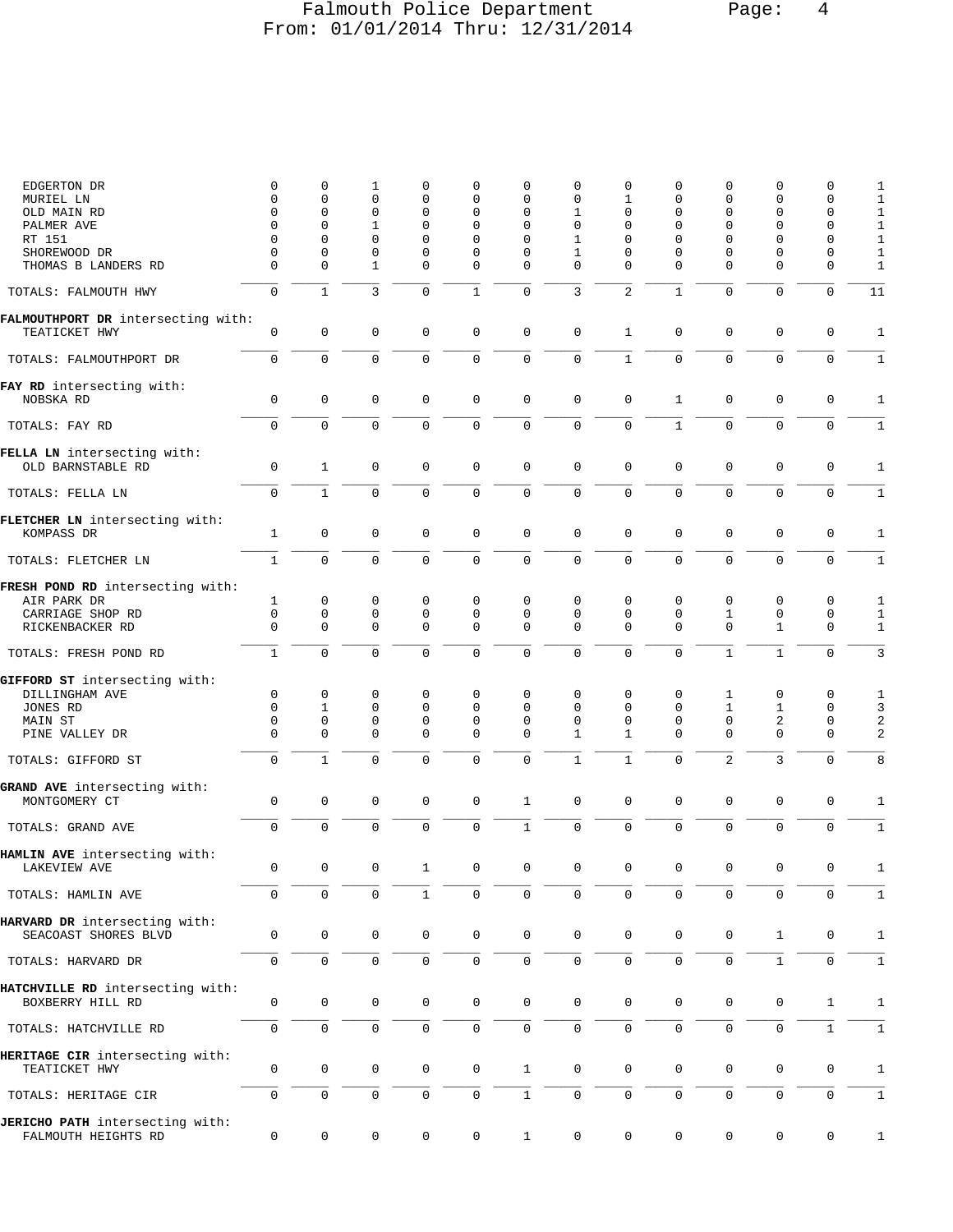# Falmouth Police Department Page: 5 From: 01/01/2014 Thru: 12/31/2014

| WORCESTER CT                                               | $\mathbf 0$  | 0            | $\Omega$     | 0                   | 0            | $\Omega$     | ∩            | U              | 0            | 0            | 0              | 1            | 1                       |
|------------------------------------------------------------|--------------|--------------|--------------|---------------------|--------------|--------------|--------------|----------------|--------------|--------------|----------------|--------------|-------------------------|
| TOTALS: JERICHO PATH                                       | $\Omega$     | $\mathbf 0$  | $\Omega$     | $\Omega$            | $\mathbf 0$  | $\mathbf{1}$ | $\Omega$     | $\Omega$       | $\Omega$     | $\mathbf 0$  | $\Omega$       | $\mathbf{1}$ | $\sqrt{2}$              |
| JOHN PARKER RD intersecting with:<br>EAST FALMOUTH HWY     | $\mathbf 0$  | $\mathbf 0$  | $\mathbf{1}$ | 0                   | $\mathbf 0$  | $\mathbf 0$  | $\mathbf{1}$ | $\mathbf 0$    | $\mathbf 0$  | $\mathbf 0$  | $\Omega$       | 0            | $\overline{a}$          |
| TOTALS: JOHN PARKER RD                                     | $\Omega$     | 0            | $\mathbf{1}$ | 0                   | $\Omega$     | $\mathbf 0$  | $\mathbf{1}$ | 0              | $\Omega$     | $\mathbf 0$  | $\Omega$       | 0            | 2                       |
| JONES RD intersecting with:                                |              |              |              |                     |              |              |              |                |              |              |                |              |                         |
| GIFFORD ST                                                 | $\mathbf 0$  | $\mathbf{1}$ | 0            | $\mathbf 0$         | $\Omega$     | 0            | $\mathbf 0$  | 0              | 0            | $\mathbf{1}$ | 1              | 0            | 3                       |
| NURSERY RD                                                 | $\mathbf 0$  | $\mathbf 0$  | $\mathbf 0$  | $\mathbf 0$         | $\mathbf 0$  | $\mathbf 0$  | $\mathbf 0$  | $\overline{c}$ | $\mathbf 0$  | $\mathbf 0$  | $\mathbf 0$    | $\mathbf 0$  | 2                       |
| PALMER AVE                                                 | $\Omega$     | $\mathbf 0$  | $\mathbf 0$  | $\mathbf 0$         | 1            | $\Omega$     | $\mathbf{1}$ | $\Omega$       | $\Omega$     | $\mathbf 0$  | 0              | 0            | 2                       |
| TOTALS: JONES RD                                           | $\Omega$     | $\mathbf{1}$ | $\Omega$     | $\Omega$            | $\mathbf{1}$ | $\mathbf 0$  | $\mathbf{1}$ | $\overline{a}$ | $\Omega$     | $\mathbf{1}$ | $\mathbf{1}$   | $\mathbf 0$  | 7                       |
| JOURNEYS END RD intersecting with:<br>OLD MEETING HOUSE RD | $\mathbf{1}$ | $\mathbf 0$  | $\mathbf 0$  | $\mathbf 0$         | $\mathbf 0$  | $\mathbf 0$  | $\mathbf 0$  | $\mathbf 0$    | $\mathbf 0$  | $\mathbf 0$  | $\mathbf 0$    | $\mathbf 0$  | $\mathbf{1}$            |
| TOTALS: JOURNEYS END RD                                    | $\mathbf{1}$ | $\mathbf 0$  | $\mathbf 0$  | $\mathbf 0$         | $\mathbf 0$  | $\mathbf 0$  | $\mathbf 0$  | 0              | $\mathbf 0$  | $\mathbf 0$  | $\Omega$       | $\mathbf 0$  | $\mathbf{1}$            |
| KATHARINE LEE BATES intersecting with:                     |              |              |              |                     |              |              |              |                |              |              |                |              |                         |
| PALMER AVE                                                 | 0            | 0            | 0            | 0                   | 0            | 1            | 0            | 0              | 0            | 0            | 0              | 0            | $\mathbf{1}$            |
| POST OFFICE RD                                             | $\mathbf 0$  | $\mathbf 0$  | $\mathbf 0$  | $\mathbf 0$         | $\Omega$     | $\Omega$     | $\mathbf{1}$ | $\Omega$       | $\Omega$     | $\Omega$     | $\mathbf{0}$   | $\mathbf 0$  | $\mathbf{1}$            |
| TOTALS: KATHARINE LEE BATES                                | $\Omega$     | $\Omega$     | $\Omega$     | $\Omega$            | $\Omega$     | $\mathbf{1}$ | $\mathbf{1}$ | $\Omega$       | $\Omega$     | $\Omega$     | $\Omega$       | $\Omega$     | $\overline{a}$          |
|                                                            |              |              |              |                     |              |              |              |                |              |              |                |              |                         |
| KOMPASS DR intersecting with:<br>FLETCHER LN               | $\mathbf{1}$ | $\mathbf 0$  | 0            | $\mathbf 0$         | $\mathbf 0$  | $\mathbf 0$  | $\mathbf 0$  | $\mathbf 0$    | $\mathbf 0$  | $\mathbf 0$  | $\mathbf 0$    | 0            | 1                       |
| TOTALS: KOMPASS DR                                         | $\mathbf{1}$ | $\mathbf 0$  | $\mathbf 0$  | $\mathbf 0$         | 0            | $\mathbf 0$  | 0            | 0              | $\mathbf 0$  | $\mathbf 0$  | 0              | $\mathbf 0$  | $\mathbf{1}$            |
|                                                            |              |              |              |                     |              |              |              |                |              |              |                |              |                         |
| LAKE LEAMAN RD intersecting with:<br>RAYMOND ST            | $\mathbf 0$  | $\mathbf 0$  | $\mathbf 0$  | $\mathbf 0$         | $\mathbf 0$  | $\mathbf 0$  | $\mathbf 0$  | $\mathbf 0$    | $\mathbf{1}$ | $\mathbf 0$  | $\Omega$       | $\mathbf 0$  | 1                       |
| TOTALS: LAKE LEAMAN RD                                     | $\Omega$     | $\mathbf 0$  | $\Omega$     | 0                   | 0            | $\mathbf 0$  | $\mathbf 0$  | $\mathbf 0$    | $\mathbf{1}$ | $\mathbf 0$  | $\Omega$       | $\mathbf 0$  | $\mathbf{1}$            |
|                                                            |              |              |              |                     |              |              |              |                |              |              |                |              |                         |
| LAKEVIEW AVE intersecting with:<br>HAMLIN AVE              | $\mathbf 0$  | $\mathbf 0$  | $\mathbf 0$  | 1                   | $\mathbf 0$  | $\mathbf 0$  | $\mathbf 0$  | $\mathbf 0$    | $\mathbf 0$  | $\mathbf 0$  | $\mathbf 0$    | $\mathbf 0$  | 1                       |
| TOTALS: LAKEVIEW AVE                                       | $\mathbf 0$  | $\Omega$     | $\Omega$     | $\mathbf{1}$        | $\mathbf 0$  | $\mathbf 0$  | $\Omega$     | $\Omega$       | $\Omega$     | $\Omega$     | $\Omega$       | $\Omega$     | $\mathbf{1}$            |
| LOCUST ST intersecting with:                               |              |              |              |                     |              |              |              |                |              |              |                |              |                         |
| NORTH MAIN ST                                              | $\mathbf 0$  | 0            | 0            | 0                   | 0            | $\mathbf 0$  | $\mathbf 0$  | 0              | 0            | 1            | 0              | 0            | $\mathbf{1}$            |
|                                                            | $\mathbf 0$  | 0            | $\mathbf 0$  | $\mathbf 0$         | 0            | 0            | $\Omega$     | 0              | $\mathbf{1}$ | $\mathbf 0$  | $\mathbf{0}$   | 0            |                         |
| SIDERS POND RD                                             |              |              |              |                     |              |              |              |                |              |              |                |              | $\mathbf{1}$            |
| SIMPSON LN                                                 | $\Omega$     | $\mathbf 0$  | $\Omega$     | $\Omega$            | $\Omega$     | $\Omega$     | $\Omega$     | $\mathbf{1}$   | $\Omega$     | $\mathbf 0$  | $\Omega$       | $\mathbf 0$  | $\mathbf{1}$            |
| TOTALS: LOCUST ST                                          | $\mathbf 0$  | $\Omega$     | $\Omega$     | $\Omega$            | $\Omega$     | $\Omega$     | $\mathbf{0}$ | $\mathbf{1}$   | $\mathbf{1}$ | $\mathbf{1}$ | $\Omega$       | $\Omega$     | $\overline{3}$          |
| LOWRY RD intersecting with:                                |              |              |              |                     |              |              |              |                |              |              |                |              |                         |
| <b>SCRANTON AVE</b>                                        | $\mathbf 0$  | 0            | $\mathbf 0$  | $\mathbf 0$         | $\mathbf 0$  | $\mathbf 0$  | $\mathbf{0}$ | $\mathbf{1}$   | $\mathbf 0$  | $\mathbf 0$  | $\mathbf 0$    | 0            | 1                       |
| TOTALS: LOWRY RD                                           | $\mathbf 0$  | $\mathbf 0$  | $\mathbf 0$  | $\mathbf 0$         | $\mathsf 0$  | $\mathbf 0$  | $\mathsf 0$  | $\mathbf{1}$   | $\mathbf 0$  | $\mathbf 0$  | $\mathbf 0$    | $\mathbf 0$  | $\mathbf{1}$            |
| LUSCOMBE AVE intersecting with:                            |              |              |              |                     |              |              |              |                |              |              |                |              |                         |
| WATER ST                                                   | 0            | $\mathbf 0$  | $\mathbf 0$  | $\mathbf 0$         | $\mathsf 0$  | $\mathbf{1}$ | $\mathbf{1}$ | 0              | $\mathbf 0$  | $\mathbf 0$  | $\mathbf 0$    | 0            | $\overline{\mathbf{c}}$ |
| TOTALS: LUSCOMBE AVE                                       | $\mathsf 0$  | $\mathsf 0$  | $\mathsf 0$  | 0                   | $\mathsf 0$  | $\mathbf 1$  | $\mathbf 1$  | 0              | $\mathsf 0$  | $\mathsf 0$  | $\mathbb O$    | $\mathbf 0$  | $\sqrt{2}$              |
| MAIN ST intersecting with:                                 |              |              |              |                     |              |              |              |                |              |              |                |              |                         |
| ELM ARCH WAY                                               | 0            | 0            | 0            | 0                   | 1            | 0            | 0            | 0              | 0            | 0            | 0              | 0            | 1                       |
| GIFFORD ST                                                 | $\mathbf 0$  | $\mathbf 0$  | $\mathbf 0$  | $\mathbf 0$         | $\mathbf 0$  | $\mathbf 0$  | $\mathbf 0$  | $\mathbf 0$    | 0            | 0            | 2              | $\mathbf 0$  | $\sqrt{2}$              |
| SHORE ST                                                   | $\Omega$     | 0            | 0            | $\mathbf 0$         | $\mathbf 0$  | $\mathbf 0$  | 1            | 0              | $\mathbf 0$  | $\mathbf 0$  | $\mathbf 0$    | 0            | 1                       |
| WALKER ST                                                  | $\Omega$     | 0            | $\mathbf 0$  | $\mathbf 0$         | $\mathbf 0$  | $\mathbf{1}$ | $\Omega$     | $\Omega$       | $\Omega$     | $\mathbf 0$  | $\mathbf 0$    | $\mathbf 0$  | 1                       |
| TOTALS: MAIN ST                                            | $\mathbf 0$  | $\mathsf 0$  | $\mathsf 0$  | 0                   | $\mathbf{1}$ | $\,1\,$      | $1\,$        | 0              | $\mathsf 0$  | $\mathsf 0$  | $\overline{c}$ | $\mathsf 0$  | 5                       |
| MARAVISTA AVE intersecting with:                           |              |              |              |                     |              |              |              |                |              |              |                |              |                         |
| CHESTNUT ST                                                | $\mathbf 0$  | 0            | 0            | 0                   | $\mathbf 0$  | 1            | 0            | 0              | 0            | 0            | 0              | 0            | 1                       |
| MENAUHANT RD                                               | 0            | 0            | $\mathbf 0$  | 1                   | $\mathbf 0$  | $\mathbf 0$  | $\mathbf 0$  | $\mathbf 0$    | $\mathbf 0$  | $\mathbf 0$  | $\mathbf 0$    | 0            | $\mathbf{1}$            |
| PALM ST                                                    | $\mathbf 0$  | 0            | $\mathsf 0$  | $\mathsf{O}\xspace$ | 0            | $\mathbf 0$  | $\mathbf 0$  | $\mathbf{1}$   | 0            | $\mathbf 0$  | $\mathbf 0$    | $\mathsf 0$  | $\mathbf{1}$            |
| RANDOLPH ST                                                | $\mathbf 0$  | 0            | $\mathbf{1}$ | 0                   | $\mathbf 0$  | $\mathbf 0$  | $\mathbf 0$  | 0              | 0            | $\mathbf 0$  | $\mathbf 0$    | $\mathbf{1}$ | 2                       |
|                                                            |              |              |              |                     |              |              |              |                |              |              |                |              |                         |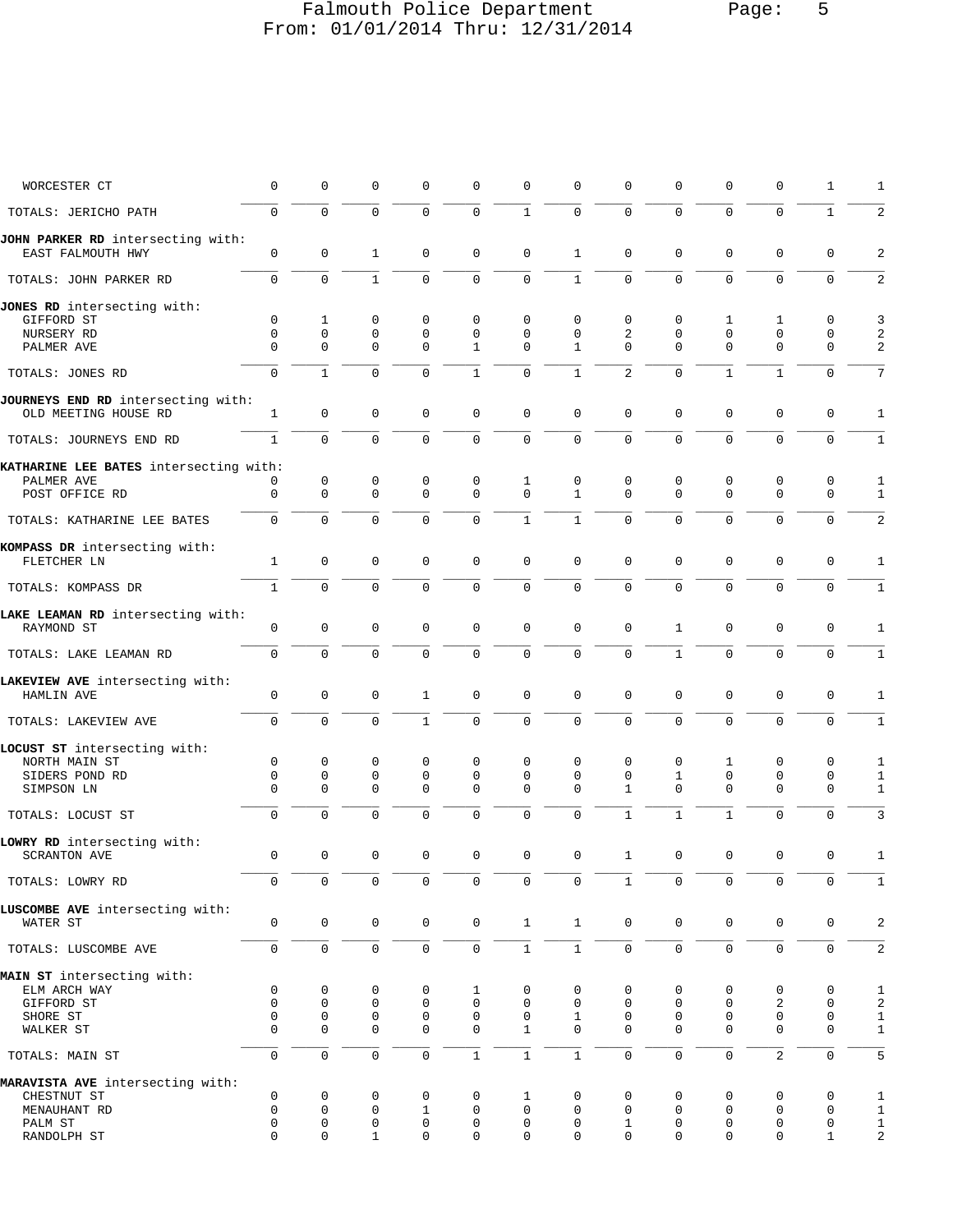# Falmouth Police Department Page: 6 From: 01/01/2014 Thru: 12/31/2014

| TEATICKET HWY                                     | 0                   | $\mathbf 0$         | 1                            | $\mathbf 0$                | 0                   | 0                   | $\mathbf 0$         | 1                          | 0                | 0            | $\mathbf 0$         | 0            | 2                 |
|---------------------------------------------------|---------------------|---------------------|------------------------------|----------------------------|---------------------|---------------------|---------------------|----------------------------|------------------|--------------|---------------------|--------------|-------------------|
| TOTALS: MARAVISTA AVE                             | $\mathbf 0$         | $\mathbf 0$         | $\overline{a}$               | $\mathbf{1}$               | 0                   | $\mathbf{1}$        | $\mathbf 0$         | $\overline{a}$             | $\Omega$         | $\Omega$     | $\overline{0}$      | $\mathbf{1}$ | 7                 |
| MARAVISTA AVE EXT intersecting with:              |                     |                     |                              |                            |                     |                     | $\mathbf{0}$        |                            |                  | $\mathbf 0$  | $\mathbf 0$         | $\mathbf 0$  |                   |
| TEATICKET HWY<br>TOTALS: MARAVISTA AVE EXT        | 0<br>$\mathbf{0}$   | 0<br>$\mathbf 0$    | $\mathbf{1}$<br>$\mathbf{1}$ | $\mathbf 0$<br>$\mathbf 0$ | 1<br>$\mathbf{1}$   | 1<br>$\mathbf{1}$   | $\mathbf 0$         | $\mathbf 0$<br>$\mathbf 0$ | 0<br>$\mathbf 0$ | $\mathbf 0$  | $\mathbf 0$         | $\mathbf 0$  | 3<br>$\mathbf{3}$ |
|                                                   |                     |                     |                              |                            |                     |                     |                     |                            |                  |              |                     |              |                   |
| MARTIN RD intersecting with:<br>WAQUOIT HWY       | $\mathbf 0$         | $\mathbf 0$         | 0                            | $\mathbf 0$                | 0                   | $\mathbf 0$         | $\mathbf{0}$        | $\Omega$                   | 0                | $\mathbf 0$  | $\mathbf 0$         | 1            | 1                 |
| TOTALS: MARTIN RD                                 | $\Omega$            | $\Omega$            | $\Omega$                     | $\Omega$                   | 0                   | $\mathbf 0$         | $\mathbf{0}$        | $\Omega$                   | $\Omega$         | $\Omega$     | $\Omega$            | $\mathbf{1}$ | $\mathbf{1}$      |
| MEMORIAL CIR intersecting with:<br>OYSTER POND RD | $\mathbf{1}$        | $\mathbf 0$         | $\mathbf 0$                  | $\mathbf 0$                | 0                   | $\mathbf 0$         | $\mathbf 0$         | $\mathbf 0$                | 0                | 0            | $\mathbf 0$         | $\mathbf 0$  | 1                 |
| TOTALS: MEMORIAL CIR                              | $\mathbf{1}$        | $\mathbf 0$         | $\mathbf 0$                  | 0                          | $\mathbf{0}$        | 0                   | $\mathsf{O}\xspace$ | 0                          | 0                | 0            | 0                   | 0            | $1\,$             |
| MENAUHANT RD intersecting with:                   |                     |                     |                              |                            |                     |                     |                     |                            |                  |              |                     |              |                   |
| ACAPESKET RD                                      | $\mathbf 0$         | 1                   | 0                            | 0                          | 0                   | 0                   | $\mathbf 0$         | $\mathbf 0$                | $\mathbf 0$      | $\mathbf 0$  | $\mathbf 0$         | 0            | 1                 |
| CENTRAL AVE                                       | 0                   | $\mathbf 0$         | 0                            | 0                          | 1                   | 0                   | 0<br>$\Omega$       | 0                          | 0                | 0            | 0                   | 0            | $\mathbf{1}$      |
| MARAVISTA AVE                                     | $\Omega$            | $\mathbf 0$         | 0                            | 1                          | 0                   | $\Omega$            |                     | $\Omega$                   | 0                | $\Omega$     | $\mathbf 0$         | 0            | $\mathbf{1}$      |
| TOTALS: MENAUHANT RD                              | 0                   | $\mathbf{1}$        | $\mathbf 0$                  | 1                          | $\mathbf{1}$        | 0                   | $\mathbf{0}$        | 0                          | 0                | 0            | 0                   | 0            | 3                 |
| METOXIT RD intersecting with:                     |                     |                     |                              |                            |                     |                     |                     |                            |                  |              |                     |              |                   |
| WAQUOIT HWY                                       | $\mathbf{0}$        | $\mathbf 0$         | $\mathbf{1}$                 | $\mathbf 0$                | 0                   | $\mathbf 0$         | $\mathbf 0$         | $\mathbf{1}$               | $\mathbf 0$      | $\mathbf 0$  | $\mathbf 0$         | $\mathbf 0$  | 2                 |
| TOTALS: METOXIT RD                                | $\mathbf 0$         | $\mathbf 0$         | $\mathbf{1}$                 | 0                          | $\mathbf{0}$        | $\mathbf 0$         | $\mathbf 0$         | $\mathbf{1}$               | $\mathbf 0$      | $\mathbf 0$  | 0                   | $\Omega$     | $\sqrt{2}$        |
| MILL RD intersecting with:                        |                     |                     |                              |                            |                     |                     |                     |                            |                  |              |                     |              |                   |
| SURF DR                                           | $\mathbf{0}$        | $\mathbf 0$         | $\mathbf 0$                  | $\mathbf 0$                | 0                   | $\mathbf 0$         | $\mathbf 0$         | 1                          | $\mathbf 0$      | $\mathbf 0$  | $\mathbf 0$         | 0            | 1                 |
| TOTALS: MILL RD                                   | $\Omega$            | $\Omega$            | $\Omega$                     | $\Omega$                   | $\Omega$            | $\mathbf 0$         | $\mathbf{0}$        | $\mathbf{1}$               | $\Omega$         | $\Omega$     | $\Omega$            | $\Omega$     | $1\,$             |
|                                                   |                     |                     |                              |                            |                     |                     |                     |                            |                  |              |                     |              |                   |
| MONTGOMERY CT intersecting with:<br>GRAND AVE     | 0                   | $\mathbf 0$         | 0                            | $\mathbf 0$                | 0                   | 1                   | $\mathbf 0$         | $\Omega$                   | 0                | 0            | $\mathbf 0$         | 0            | 1                 |
| TOTALS: MONTGOMERY CT                             | $\mathbf 0$         | $\mathbf 0$         | $\mathbf 0$                  | $\mathbf 0$                | $\mathbf{0}$        | $\mathbf{1}$        | $\mathbf 0$         | $\mathbf 0$                | $\mathbf 0$      | $\mathbf 0$  | $\mathbf 0$         | $\mathbf 0$  | $\mathbf{1}$      |
| MURIEL LN intersecting with:                      |                     |                     |                              |                            |                     |                     |                     |                            |                  |              |                     |              |                   |
| E FALMOUTH HWY                                    | $\mathbf 0$         | $\mathbf 0$         | $\mathbf 0$                  | $\mathbf 0$                | 0                   | $\mathbf 0$         | $\mathbf{0}$        | $\mathbf{1}$               | 0                | $\mathbf 0$  | $\mathbf 0$         | 0            | 1                 |
| TOTALS: MURIEL LN                                 | 0                   | $\Omega$            | $\Omega$                     | $\Omega$                   | $\mathbf{0}$        | $\Omega$            | $\Omega$            | $\mathbf{1}$               | $\Omega$         | $\Omega$     | 0                   | $\Omega$     | 1                 |
| NANTUCKET AVE intersecting with:                  |                     |                     |                              |                            |                     |                     |                     |                            |                  |              |                     |              |                   |
| WORCESTER AVE                                     | $\mathbf 0$         | $\mathbf 0$         | $\mathbf 0$                  | $\mathbf 0$                | 0                   | 1                   | $\mathbf 0$         | $\mathbf 0$                | 0                | 0            | $\mathsf 0$         | $\mathbf 0$  | 1                 |
| TOTALS: NANTUCKET AVE                             | $\mathbf 0$         | $\mathbf 0$         | $\mathbf 0$                  | $\mathbf 0$                | 0                   | $\mathbf{1}$        | $\mathbf{0}$        | $\mathbf 0$                | 0                | $\mathbf 0$  | $\mathbf 0$         | $\mathbf 0$  | $\mathbf{1}$      |
| NOBSKA RD intersecting with:                      |                     |                     |                              |                            |                     |                     |                     |                            |                  |              |                     |              |                   |
| FAY RD                                            | 0                   | 0                   | 0                            | 0                          | 0                   | 0                   | 0                   | 0                          | 1                | 0            | 0                   | 0            | 1                 |
| TOTALS: NOBSKA RD                                 | $\mathsf{O}\xspace$ | $\mathbf 0$         | $\mathsf 0$                  | $\mathsf{O}\xspace$        | $\mathsf{O}\xspace$ | $\mathsf 0$         | $\mathbb O$         | $\mathsf 0$                | $\mathbf{1}$     | 0            | $\mathsf 0$         | 0            | $\,1\,$           |
| NORTH FALMOUTH HWY intersecting with:             |                     |                     |                              |                            |                     |                     |                     |                            |                  |              |                     |              |                   |
| COUNTY RD                                         | 0                   | 0                   | 0                            | 0                          | 0                   | 1                   | 0                   | 0                          | 1                | 0            | 0                   | 0            | 2                 |
| RT 151                                            | $\mathbf 0$         | $\mathbf{1}$        | 0                            | $\mathbf 0$                | $\mathbf 0$         | $\mathbf 0$         | $\mathbf 0$         | $\Omega$                   | $\mathbf 0$      | $\mathbf 0$  | $\mathbf 0$         | 0            | $\mathbf{1}$      |
|                                                   |                     |                     |                              |                            |                     |                     |                     |                            |                  |              |                     |              |                   |
| TOTALS: NORTH FALMOUTH HWY                        | 0                   | $\mathbf{1}$        | 0                            | $\mathbf 0$                | 0                   | $\mathbf{1}$        | $\mathbf 0$         | 0                          | $\mathbf{1}$     | $\mathbf 0$  | $\mathbf 0$         | $\mathbf 0$  | 3                 |
| NORTH MAIN ST intersecting with:                  |                     |                     |                              |                            |                     |                     |                     |                            |                  |              |                     |              |                   |
| LOCUST ST                                         | 0                   | $\mathbf 0$         | $\mathbf 0$                  | $\mathbf 0$                | $\mathbf 0$         | $\mathbf 0$         | $\mathbf 0$         | $\mathbf 0$                | 0                | $\mathbf{1}$ | $\mathbf 0$         | $\mathbf 0$  | 1                 |
| TOTALS: NORTH MAIN ST                             | 0                   | $\mathsf 0$         | 0                            | $\mathsf{O}\xspace$        | 0                   | $\mathsf{O}\xspace$ | $\mathsf{O}\xspace$ | $\mathsf 0$                | 0                | $1\,$        | $\mathsf 0$         | 0            | $1\,$             |
| NURSERY RD intersecting with:                     |                     |                     |                              |                            |                     |                     |                     |                            |                  |              |                     |              |                   |
| JONES RD                                          | 0                   | $\mathsf{O}\xspace$ | $\mathbf 0$                  | 0                          | 0                   | $\mathsf 0$         | $\mathsf{O}\xspace$ | 2                          | 0                | $\mathbf 0$  | $\mathsf{O}\xspace$ | 0            | 2                 |
| TOTALS: NURSERY RD                                | $\mathbf 0$         | $\mathbb O$         | $\mathbf 0$                  | $\mathsf{O}\xspace$        | 0                   | $\mathsf{O}\xspace$ | $\mathsf{O}\xspace$ | 2                          | 0                | 0            | $\mathsf{O}\xspace$ | 0            | $\sqrt{2}$        |
|                                                   |                     |                     |                              |                            |                     |                     |                     |                            |                  |              |                     |              |                   |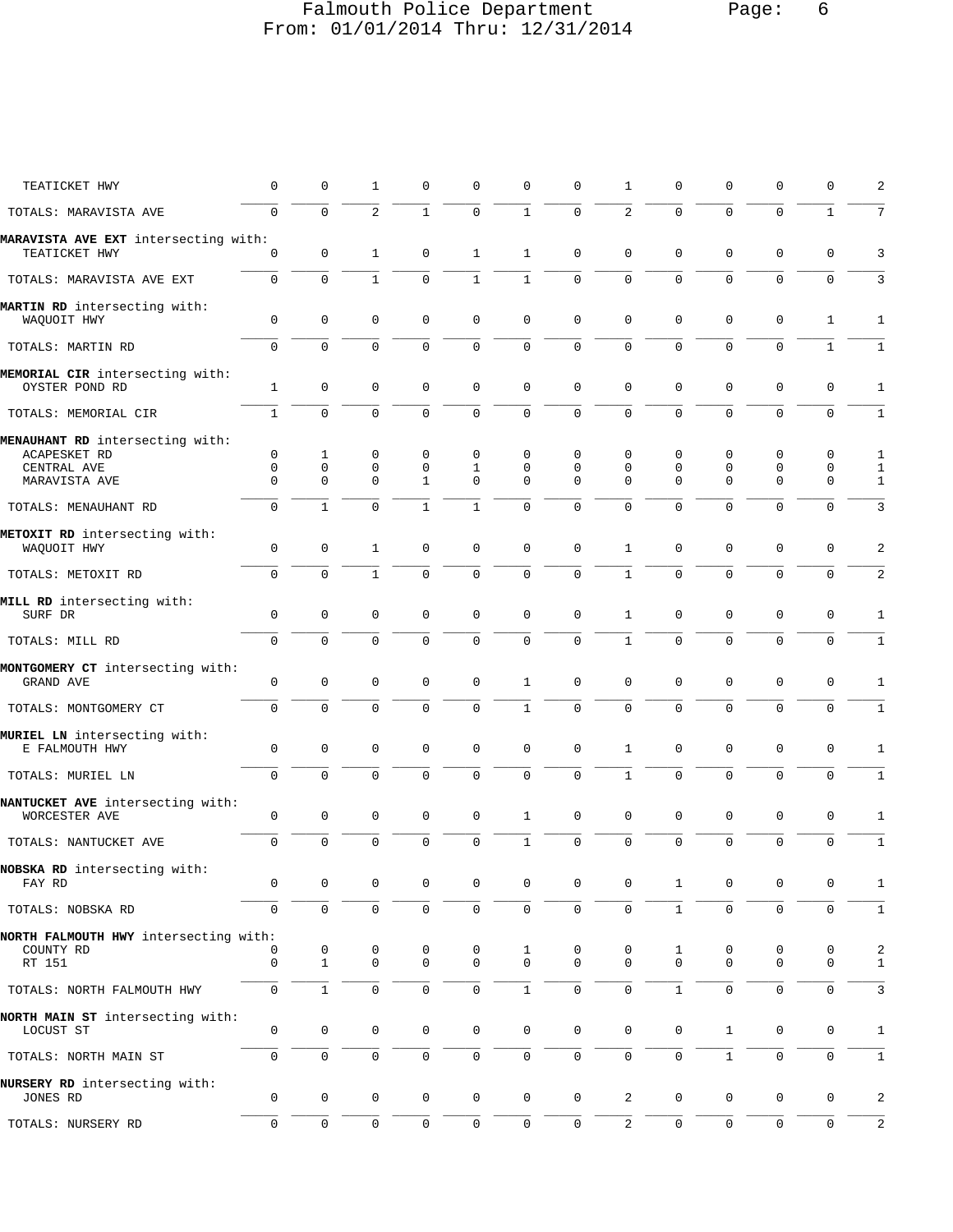# Falmouth Police Department Page: 7 From: 01/01/2014 Thru: 12/31/2014

| OLD BARNSTABLE RD intersecting with:              |                     |                  |                  |                  |                             |                  |               |               |               |                            |                     |                     |                   |
|---------------------------------------------------|---------------------|------------------|------------------|------------------|-----------------------------|------------------|---------------|---------------|---------------|----------------------------|---------------------|---------------------|-------------------|
| CARRIAGE SHOP RD                                  | 1                   | 0                | 0                | $\Omega$         | $\Omega$                    | 0                | 0             | 0             | 0             | $\Omega$                   | $\Omega$            | $\Omega$            |                   |
| EAST FALMOUTH HWY                                 | $\mathbf 0$         | 0                | 0                | 0                | $\Omega$                    | $\Omega$         | $\Omega$      | 0             | 0             | 0                          | 1                   | $\mathbf 0$         |                   |
| FELLA LN<br>OLD MEETING HOUSE RD                  | 0<br>$\Omega$       | 1<br>$\Omega$    | 0<br>$\Omega$    | 0<br>$\Omega$    | $\mathbf 0$<br>$\Omega$     | 0<br>1           | 0<br>$\Omega$ | 0<br>$\Omega$ | 0<br>$\Omega$ | $\mathbf 0$<br>$\mathbf 0$ | 0<br>$\Omega$       | 0<br>$\mathbf 0$    | 1<br>$\mathbf{1}$ |
| TOTALS: OLD BARNSTABLE RD                         | $\mathbf{1}$        | $\mathbf{1}$     | $\mathbf 0$      | $\Omega$         | $\Omega$                    | $\mathbf{1}$     | $\Omega$      | 0             | $\mathbf 0$   | $\mathbf{0}$               | $\mathbf{1}$        | $\mathbf 0$         | 4                 |
| OLD MAIN RD intersecting with:                    |                     |                  |                  |                  |                             |                  |               |               |               |                            |                     |                     |                   |
| N FALMOUTH HWY                                    | $\mathbf 0$         | 0                | $\mathbf 0$      | $\mathbf 0$      | $\mathbf 0$                 | $\mathbf 0$      | $\mathbf{1}$  | 0             | $\mathbf 0$   | $\mathbf{0}$               | $\mathsf 0$         | $\mathbf 0$         | 1                 |
| TOTALS: OLD MAIN RD                               | $\mathbf 0$         | $\mathbf 0$      | $\mathbf 0$      | $\mathbf 0$      | $\mathbf 0$                 | $\mathbf 0$      | $\mathbf{1}$  | 0             | $\mathbf 0$   | $\mathbf 0$                | $\mathbf 0$         | $\mathbf 0$         | 1                 |
| OLD MEETING HOUSE RD intersecting with:           |                     |                  |                  |                  | $\mathbf 0$                 | 0                | $\mathbf 0$   | 0             |               | $\mathbf 0$                |                     |                     |                   |
| JOURNEYS END RD<br>OLD BARNSTABLE RD              | $\mathbf 0$         | 0<br>$\mathbf 0$ | 0<br>$\mathbf 0$ | 0<br>$\Omega$    | $\Omega$                    | $\mathbf{1}$     | $\Omega$      | $\Omega$      | 0<br>$\Omega$ | $\Omega$                   | 0<br>$\Omega$       | 0<br>$\mathbf 0$    | 1<br>$\mathbf{1}$ |
| TOTALS: OLD MEETING HOUSE RD                      | $\mathbf{1}$        | $\mathbf 0$      | $\mathbf 0$      | 0                | $\mathbf 0$                 | $\mathbf{1}$     | 0             | 0             | $\mathbf 0$   | $\mathbf 0$                | 0                   | 0                   | 2                 |
| OX BOW RD intersecting with:                      |                     |                  |                  |                  |                             |                  |               |               |               |                            |                     |                     |                   |
| TEATICKET HWY                                     | $\mathbf 0$         | $\mathbf 0$      | $\mathbf 0$      | $\mathbf 0$      | $\mathbf 0$                 | $\mathbf 0$      | $\mathbf 0$   | 0             | $\mathbf 0$   | 1                          | 0                   | 0                   | 1                 |
| TOTALS: OX BOW RD                                 | $\mathbf 0$         | $\mathbf 0$      | $\mathbf 0$      | $\Omega$         | $\mathbf 0$                 | $\mathbf 0$      | 0             | 0             | $\mathbf 0$   | $\mathbf{1}$               | $\Omega$            | $\mathbf 0$         | 1                 |
| OYSTER POND RD intersecting with:                 |                     |                  |                  |                  |                             |                  |               |               |               |                            |                     |                     |                   |
| MEMORIAL CIR                                      | 1<br>$\mathbf 0$    | 0<br>0           | 0<br>$\Omega$    | 0<br>$\mathbf 0$ | $\mathbf 0$<br>$\mathbf{1}$ | 0<br>$\Omega$    | 0<br>$\Omega$ | 0<br>0        | 0<br>$\Omega$ | $\mathbf 0$<br>$\Omega$    | 0<br>$\mathbf{0}$   | 0<br>$\mathbf 0$    | 1                 |
| WOODS HOLE RD                                     |                     |                  |                  |                  |                             |                  |               |               |               |                            |                     |                     | $\mathbf{1}$      |
| TOTALS: OYSTER POND RD                            | $\mathbf{1}$        | $\mathbf 0$      | $\mathbf 0$      | 0                | $\mathbf{1}$                | $\mathbf 0$      | 0             | $\mathbf{0}$  | $\mathbf 0$   | $\mathbf 0$                | 0                   | $\mathbf 0$         | $\overline{a}$    |
| PALM ST intersecting with:<br>MARAVISTA AVE       | $\mathbf 0$         | $\mathbf 0$      | $\mathbf 0$      | $\mathbf 0$      | $\mathbf 0$                 | $\mathbf 0$      | $\mathbf 0$   | $\mathbf{1}$  | $\mathbf 0$   | $\mathbf 0$                | $\mathbf 0$         | $\mathbf 0$         | 1                 |
|                                                   |                     |                  |                  |                  |                             |                  |               |               |               |                            |                     |                     |                   |
| TOTALS: PALM ST                                   | $\mathsf{O}\xspace$ | $\mathbf 0$      | $\mathbf 0$      | 0                | $\mathbf 0$                 | $\mathbf 0$      | 0             | $\mathbf{1}$  | $\mathbf 0$   | $\mathbf 0$                | $\mathbf 0$         | $\mathsf{O}\xspace$ | $\mathbf{1}$      |
| PALMER AVE intersecting with:                     |                     |                  |                  |                  |                             |                  |               |               |               |                            |                     |                     |                   |
| JONES RD                                          | 0<br>$\Omega$       | 0<br>$\Omega$    | 0<br>0           | 0<br>$\Omega$    | 1<br>$\Omega$               | $\mathbf 0$<br>1 | 1<br>$\Omega$ | 0<br>$\Omega$ | 0<br>0        | 0<br>$\Omega$              | 0<br>$\Omega$       | 0<br>$\mathbf 0$    | 2                 |
| KATHARINE LEE BATES<br>RT 28 SOUTH                | $\Omega$            | $\Omega$         | 0                | $\Omega$         | $\Omega$                    | $\Omega$         | $\Omega$      | $\Omega$      | 0             | 0                          | $\Omega$            | $\mathbf{1}$        | 1<br>$\mathbf{1}$ |
| SIPPEWISSETT RD                                   | $\Omega$            | 0                | $\Omega$         | $\mathbf 0$      | $\Omega$                    | 1                | $\Omega$      | $\Omega$      | 0             | $\Omega$                   | $\Omega$            | $\mathbf 0$         | $\mathbf{1}$      |
| TER HEUN DR                                       | $\Omega$            | $\Omega$         | $\Omega$         | 1                | $\Omega$                    | $\Omega$         | $\Omega$      | $\Omega$      | $\Omega$      | $\Omega$                   | $\Omega$            | $\mathbf 0$         | $\mathbf{1}$      |
| W FALMOUTH HWY                                    | $\mathbf 0$         | 0                | 1                | 0                | $\mathbf 0$                 | 0                | 0             | 0             | 0             | 0                          | 0                   | $\mathbf 0$         | 1                 |
| WOODRISE                                          | $\mathbf 0$         | 0                | 0                | 0                | 0                           | 0                | $\Omega$      | $\Omega$      | $\Omega$      | 1                          | 0                   | $\mathbf 0$         | 1                 |
| TOTALS: PALMER AVE                                | $\mathbf 0$         | $\Omega$         | $\mathbf{1}$     | $\mathbf{1}$     | $\mathbf{1}$                | $\overline{2}$   | $\mathbf{1}$  | $\Omega$      | 0             | $\mathbf{1}$               | $\Omega$            | $\mathbf{1}$        | 8                 |
| PARSONS LN intersecting with:                     |                     |                  |                  |                  |                             |                  |               |               |               |                            |                     |                     |                   |
| CARRIAGE SHOP RD                                  | $\mathsf 0$         | $\mathsf 0$      | $\mathsf 0$      | 0                | $\mathbf 0$                 | $\mathbf{1}$     | $\mathbf 0$   | 0             | 0             | $\mathsf 0$                | 0                   | $\mathbf 0$         | $\mathbf{1}$      |
| TOTALS: PARSONS LN                                | $\mathbf 0$         | $\mathbf 0$      | $\mathbf 0$      | $\mathbf 0$      | $\mathbf 0$                 | $\mathbf{1}$     | 0             | 0             | $\mathbf 0$   | $\mathbf 0$                | $\mathbf 0$         | $\mathbf 0$         | 1                 |
| PEQUOSSETT AVE intersecting with:                 | $\cap$              | $\sim$ 0         | $\bigcirc$       | $\overline{0}$   | $\bigcap$                   | $\mathbf{1}$     | $\cap$        | $\bigcap$     | $\bigcap$     | $\Omega$                   |                     | $\mathbf{0}$        |                   |
| PHILLIPS AVE                                      |                     |                  |                  |                  |                             |                  |               |               |               |                            | $\overline{0}$      |                     | 1                 |
| TOTALS: PEQUOSSETT AVE                            | 0                   | 0                | $\mathbf 0$      | $\mathbf 0$      | $\mathbf 0$                 | 1                | 0             | 0             | $\mathbf 0$   | $\mathbf 0$                | 0                   | $\mathbf 0$         | 1                 |
| PHILLIPS AVE intersecting with:<br>PEQUOSSETT AVE | 0                   | $\mathbf 0$      | 0                | 0                | $\mathbf 0$                 | $\mathbf{1}$     | $\mathbf 0$   | 0             | 0             | 0                          | 0                   | 0                   | $\mathbf{1}$      |
| TOTALS: PHILLIPS AVE                              | $\mathsf{O}\xspace$ | $\mathbf 0$      | 0                | 0                | $\mathsf{O}\xspace$         | $\mathbf{1}$     | $\mathbf 0$   | 0             | 0             | $\mathsf 0$                | $\mathsf{O}\xspace$ | $\mathsf{O}\xspace$ | $\mathbf{1}$      |
| PILOT WAY intersecting with:                      |                     |                  |                  |                  |                             |                  |               |               |               |                            |                     |                     |                   |
| SEANS WAY                                         | 0                   | 0                | 0                | 0                | 0                           | $\mathbf 0$      | 0             | 0             | 0             | 0                          | 0                   | 1                   | 1                 |
| TOTALS: PILOT WAY                                 | $\mathbf 0$         | $\mathbf 0$      | $\mathbf 0$      | $\mathbf 0$      | $\mathbf 0$                 | $\mathbf 0$      | $\mathbf 0$   | 0             | $\mathbf 0$   | $\mathbf 0$                | $\mathbf 0$         | $\mathbf{1}$        | 1                 |
| PINE VALLEY DR intersecting with:<br>GIFFORD ST   | 0                   | 0                | 0                | 0                | $\mathbf 0$                 | $\mathbf 0$      | 1             | 1             | 0             | 0                          | 0                   | 0                   | $\overline{a}$    |
| TOTALS: PINE VALLEY DR                            | $\mathsf 0$         | $\mathsf 0$      | $\mathsf 0$      | 0                | $\mathbb O$                 | $\mathbb O$      | $\mathbf{1}$  | 1             | $\mathsf 0$   | $\mathsf 0$                | $\mathbf 0$         | $\mathsf{O}\xspace$ | 2                 |
|                                                   |                     |                  |                  |                  |                             |                  |               |               |               |                            |                     |                     |                   |

**PLUM HOLLOW RD** intersecting with: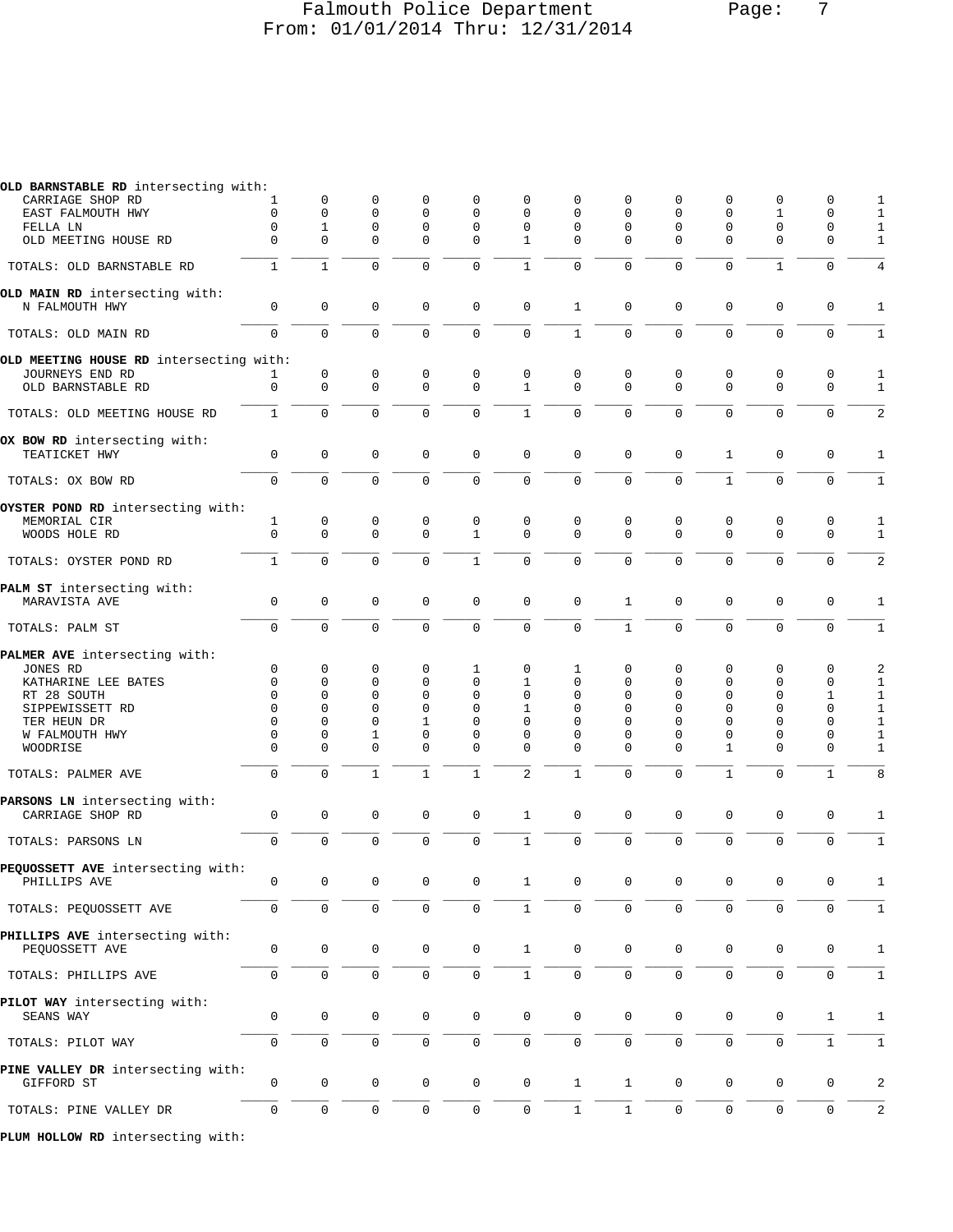# Falmouth Police Department Page: 8 From: 01/01/2014 Thru: 12/31/2014

| RT 151                                                                  | 0                       | 1                                    | 0                | $\mathbf 0$                                  | 0                     | 0                                 | 0                                 | 0                       | 0                                 | 0                       | 0                                                     | 0                               | 1                                                   |
|-------------------------------------------------------------------------|-------------------------|--------------------------------------|------------------|----------------------------------------------|-----------------------|-----------------------------------|-----------------------------------|-------------------------|-----------------------------------|-------------------------|-------------------------------------------------------|---------------------------------|-----------------------------------------------------|
| TOTALS: PLUM HOLLOW RD                                                  | $\mathbf 0$             | $\mathbf{1}$                         | $\mathbf 0$      | $\mathbf{0}$                                 | 0                     | $\mathsf 0$                       | $\mathbf 0$                       | 0                       | $\mathbf 0$                       | $\mathbf 0$             | $\mathbf 0$                                           | $\mathbf 0$                     | $\mathbf{1}$                                        |
| POST OFFICE RD intersecting with:<br>KATHARINE LEE BATES                | 0                       | $\mathbf 0$                          | 0                | $\mathbf 0$                                  | 0                     | 0                                 | 1                                 | 0                       | 0                                 | 0                       | $\mathbf 0$                                           | 0                               | 1                                                   |
| TOTALS: POST OFFICE RD                                                  | $\mathbf 0$             | $\mathbf 0$                          | $\mathbf 0$      | $\mathbf 0$                                  | 0                     | $\mathbf 0$                       | $\mathbf{1}$                      | $\mathbf 0$             | $\mathbf 0$                       | 0                       | $\mathbf 0$                                           | $\mathbf 0$                     | $\mathbf{1}$                                        |
| QUAKER RD intersecting with:<br>COLONIAL WAY                            | $\mathbf 0$             | 1                                    | 0                | $\mathbf 0$                                  | $\mathbf 0$           | $\mathsf 0$                       | $\mathbf 0$                       | 0                       | 0                                 | $\mathsf 0$             | $\mathbf 0$                                           | 0                               | 1                                                   |
| TOTALS: QUAKER RD                                                       | 0                       | $\mathbf{1}$                         | $\Omega$         | $\Omega$                                     | 0                     | 0                                 | $\mathbf 0$                       | $\Omega$                | $\Omega$                          | $\Omega$                | $\Omega$                                              | $\mathbf 0$                     | $\mathbf{1}$                                        |
| QUISSETT HARBOR RD intersecting with:<br>WOODS HOLE RD                  | 1                       | $\mathbf 0$                          | $\mathbf 0$      | 0                                            | $\mathsf 0$           | $\mathsf 0$                       | $\mathsf 0$                       | $\mathsf 0$             | 0                                 | 0                       | $\mathsf 0$                                           | $\mathbf 0$                     | 1                                                   |
| TOTALS: QUISSETT HARBOR RD                                              | $\,1$                   | $\mathsf 0$                          | 0                | 0                                            | 0                     | $\mathsf 0$                       | $\mathsf 0$                       | $\mathbf 0$             | $\mathbf 0$                       | $\mathbf 0$             | $\mathbf 0$                                           | $\mathbf 0$                     | $1\,$                                               |
| RANCH RD intersecting with:<br>RT 151                                   | 0                       | $\mathbf 0$                          | 0                | 0                                            | 0                     | 0                                 | $\mathsf 0$                       | $\mathbf{1}$            | 0                                 | 0                       | 0                                                     | 0                               | 1                                                   |
| TOTALS: RANCH RD                                                        | $\mathbf 0$             | $\mathbf 0$                          | $\mathbf 0$      | $\mathbf{0}$                                 | 0                     | $\mathbf 0$                       | $\mathbf 0$                       | $\mathbf{1}$            | $\mathbf 0$                       | $\mathbf{0}$            | $\mathbf{0}$                                          | $\mathbf 0$                     | $\mathbf{1}$                                        |
| RANDOLPH ST intersecting with:<br>MARAVISTA AVE                         | 0                       | $\mathbf 0$                          | 1                | $\mathbf 0$                                  | 0                     | $\mathsf 0$                       | $\mathsf 0$                       | 0                       | 0                                 | 0                       | 0                                                     | 1                               | 2                                                   |
| TOTALS: RANDOLPH ST                                                     | 0                       | $\mathbf 0$                          | $\mathbf{1}$     | $\mathbf 0$                                  | 0                     | $\mathbf 0$                       | $\mathsf 0$                       | 0                       | $\mathbf 0$                       | $\mathbf 0$             | $\mathbf 0$                                           | $\mathbf{1}$                    | 2                                                   |
| RAYMOND ST intersecting with:<br>LAKE LEAMAN RD                         | 0                       | $\mathbf 0$                          | 0                | $\mathbf 0$                                  | $\mathbf 0$           | 0                                 | 0                                 | $\mathbf 0$             | 1                                 | 0                       | $\mathbf 0$                                           | 0                               | 1                                                   |
| TOTALS: RAYMOND ST                                                      | $\mathbf 0$             | $\mathbf 0$                          | $\mathbf 0$      | $\mathbf 0$                                  | 0                     | 0                                 | $\mathsf 0$                       | 0                       | $\mathbf 1$                       | 0                       | $\mathbf{0}$                                          | $\mathbf 0$                     | $\mathbf 1$                                         |
| RED BROOK RD intersecting with:<br>WAQUOIT HWY                          | $\mathbf 0$             | $\mathbf 0$                          | $\mathbf{1}$     | $\mathbf 0$                                  | $\mathbf 0$           | $\mathsf 0$                       | $\mathsf 0$                       | $\mathbf 0$             | 0                                 | 0                       | $\mathbf 0$                                           | $\mathbf 0$                     | 1                                                   |
| TOTALS: RED BROOK RD                                                    | $\mathbf 0$             | $\mathbf 0$                          | $\mathbf{1}$     | $\mathbf{0}$                                 | $\mathbf 0$           | $\mathbf 0$                       | $\mathbf 0$                       | $\Omega$                | $\Omega$                          | $\mathbf 0$             | $\mathbf{0}$                                          | $\mathbf 0$                     | 1                                                   |
| RICKENBACKER RD intersecting with:<br>FRESH POND RD                     | 0                       | 0                                    | 0                | $\mathbf 0$                                  | 0                     | 0                                 | $\mathsf 0$                       | 0                       | 0                                 | 0                       | 1                                                     | 0                               | 1                                                   |
| TOTALS: RICKENBACKER RD                                                 | $\mathbf 0$             | $\mathbf 0$                          | $\mathbf 0$      | $\mathbf{0}$                                 | 0                     | $\mathbf 0$                       | $\mathsf 0$                       | 0                       | $\mathbf 0$                       | $\mathbf 0$             | $\mathbf{1}$                                          | $\mathbf 0$                     | $\mathbf{1}$                                        |
| ROBBINS RD intersecting with:<br>FALMOUTH HEIGHTS RD                    | 0                       | 0                                    | 0                | 0                                            | 0                     | 0                                 | $\mathsf 0$                       | 1                       | 0                                 | 0                       | 0                                                     | 0                               | 1                                                   |
| TOTALS: ROBBINS RD                                                      | 0                       | $\mathbf 0$                          | $\mathbf 0$      | $\mathbf 0$                                  | 0                     | $\mathbf 0$                       | $\mathsf 0$                       | $\mathbf{1}$            | 0                                 | $\mathbf 0$             | $\mathbf 0$                                           | 0                               | 1                                                   |
| RT 151 intersecting with:<br>ASHUMET RD<br>CURRIER RD<br>N FALMOUTH HWY | 0<br>0<br>0             | $\mathbf 0$<br>0<br>0                | 1<br>0<br>0      | $\mathbf 0$<br>0<br>0                        | $\mathsf 0$<br>1<br>0 | $\mathsf 0$<br>3<br>0             | $\mathbf{1}$<br>0<br>$\mathbf{1}$ | $\mathsf 0$<br>0<br>0   | 0<br>0                            | $\mathbf{1}$<br>0<br>0  | $\mathbf 0$<br>0<br>$\mathbf 0$                       | $\mathbf 0$<br>0<br>$\mathbf 0$ | 3<br>5<br>$\mathbf 1$                               |
| NORTH FALMOUTH HWY<br>PLUM HOLLOW RD<br>RANCH RD<br>RT 28 NORTH         | 0<br>0<br>0<br>$\Omega$ | 1<br>1<br>$\mathbf 0$<br>$\mathbf 0$ | 0<br>0<br>0<br>0 | $\mathbf{0}$<br>0<br>$\mathbf 0$<br>$\Omega$ | 0<br>0<br>0<br>0      | 0<br>0<br>0<br>$\Omega$           | 0<br>0<br>0<br>$\mathbf 0$        | 0<br>0<br>1<br>$\Omega$ | $\mathbf 0$<br>0<br>0<br>$\Omega$ | 0<br>0<br>0<br>$\Omega$ | $\mathbf 0$<br>$\mathbf 0$<br>$\mathbf 0$<br>$\Omega$ | 0<br>0<br>$\Omega$<br>3         | $\mathbf 1$<br>$1\,$<br>$\mathbf 1$<br>$\mathsf{3}$ |
| RT 28 SOUTH<br>SAM TURNER RD<br>SANDWICH RD                             | 0<br>0<br>0             | $\mathbf 0$<br>0<br>$\mathbf 0$      | 0<br>0<br>0      | 1<br>$\mathbf 0$<br>$\mathbf{0}$             | 2<br>0<br>3           | 0<br>0<br>$\overline{\mathbf{c}}$ | 3<br>0<br>$\mathbf{1}$            | 0<br>0<br>1             | 0<br>0<br>$\mathbf 0$             | 0<br>0<br>0             | $\mathbf 0$<br>1<br>$\mathbf{1}$                      | $\mathbf 0$<br>1<br>$\mathbf 1$ | 6<br>$\sqrt{2}$<br>9                                |
| TOTALS: RT 151                                                          | 0                       | $\overline{a}$                       | $\mathbf{1}$     | $1\,$                                        | б                     | 5                                 | 6                                 | $\overline{a}$          | $\mathbf{1}$                      | $\mathbf{1}$            | $\overline{c}$                                        | 5                               | 32                                                  |
| RT 28 intersecting with:<br>THOMAS B LANDERS RD                         | 0                       | $\mathbf 0$                          | $\mathbf 0$      | $\mathbf 0$                                  | $\mathsf{O}\xspace$   | $\mathbf{1}$                      | $\mathbf 0$                       | $\mathbf 0$             | $\mathbf 0$                       | 0                       | 0                                                     | $\mathbf 0$                     | 1                                                   |
| TOTALS: RT 28                                                           | 0                       | $\mathsf{O}\xspace$                  | $\mathsf 0$      | 0                                            | $\mathsf{O}\xspace$   | $\mathbf{1}$                      | $\mathsf 0$                       | 0                       | 0                                 | 0                       | $\mathsf{O}\xspace$                                   | $\mathsf{O}\xspace$             | $\mathbf{1}$                                        |
| RT 28 NORTH intersecting with:<br>BRICK KILN RD<br>RT 151               | 0<br>$\mathbf 0$        | 0<br>$\mathbf 0$                     | 0<br>$\mathbf 0$ | 0<br>$\mathbf 0$                             | 0<br>$\mathbf 0$      | 0<br>$\mathbf 0$                  | 0<br>$\mathbf 0$                  | 0<br>$\mathbf 0$        | 0<br>$\mathbf 0$                  | 0<br>0                  | 0<br>$\mathbf 0$                                      | 1<br>3                          | 1<br>3                                              |
|                                                                         |                         |                                      |                  |                                              |                       |                                   |                                   |                         |                                   |                         |                                                       |                                 |                                                     |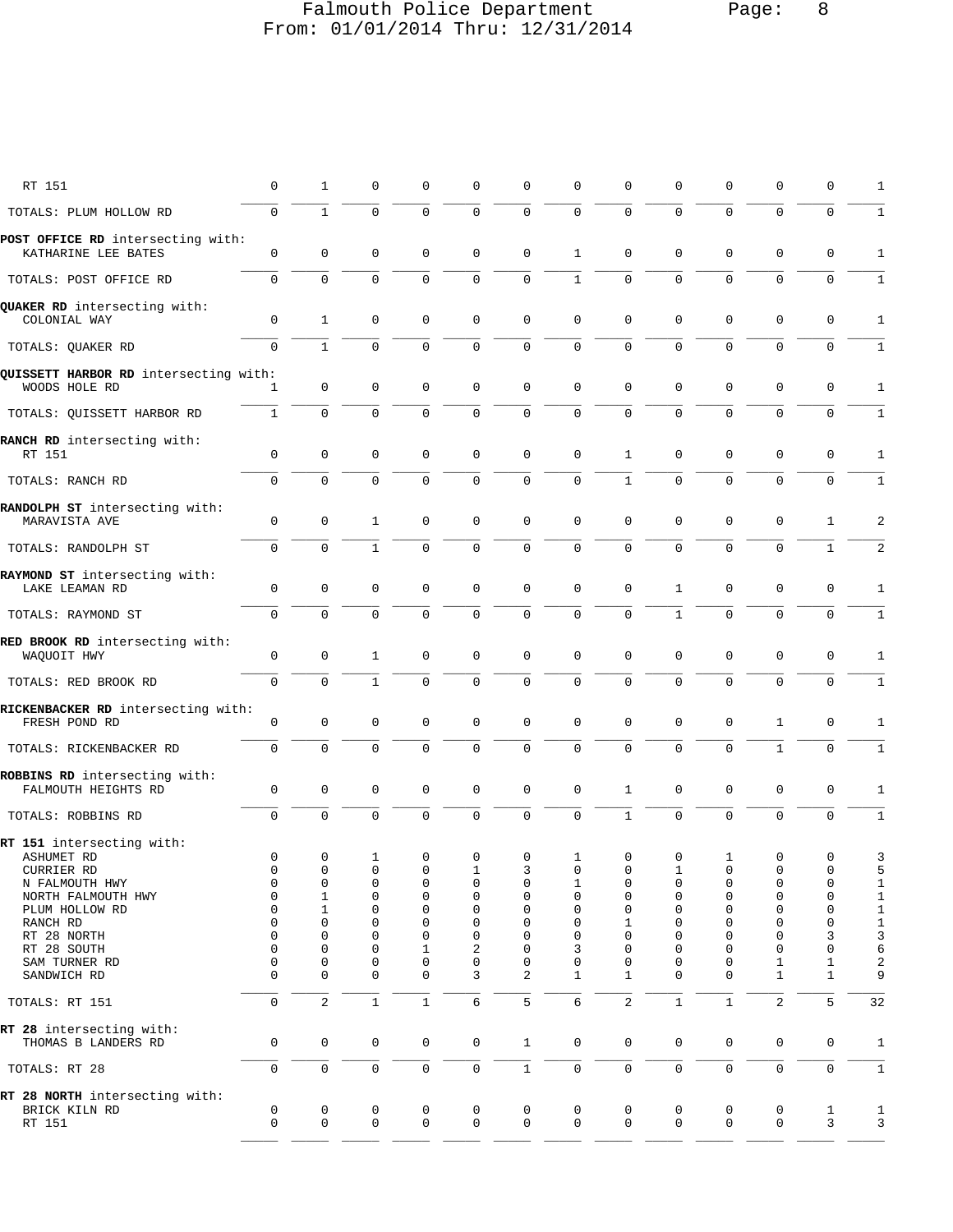## Falmouth Police Department Page: 9 From: 01/01/2014 Thru: 12/31/2014

| TOTALS: RT 28 NORTH                                  | 0                   | 0              | 0              | 0            | 0              | $\mathsf 0$         | 0              | $\mathbf 0$  | $\mathsf 0$  | $\mathbf 0$         | $\mathbf 0$  | 4                   | 4                       |
|------------------------------------------------------|---------------------|----------------|----------------|--------------|----------------|---------------------|----------------|--------------|--------------|---------------------|--------------|---------------------|-------------------------|
| RT 28 SOUTH intersecting with:                       |                     |                |                |              |                |                     |                |              |              |                     |              |                     |                         |
| PALMER AVE                                           | 0                   | 0              | $\mathsf 0$    | 0            | 0              | $\mathsf 0$         | 0              | 0            | 0            | $\mathbf 0$         | 0            | $\mathbf 1$         | 1                       |
| RT 151                                               | $\mathbf 0$         | 0              | $\mathbf 0$    | $\mathbf{1}$ | $\overline{a}$ | $\mathbf 0$         | 3              | $\mathbf 0$  | $\mathbf 0$  | $\mathbf 0$         | $\mathbf 0$  | $\mathbf 0$         | 6                       |
| TOTALS: RT 28 SOUTH                                  | $\mathbf 0$         | 0              | $\mathbf 0$    | $\mathbf{1}$ | $\overline{c}$ | $\mathbf 0$         | $\overline{3}$ | $\Omega$     | $\mathbf 0$  | $\mathbf 0$         | $\mathbf 0$  | $\mathbf{1}$        | 7                       |
|                                                      |                     |                |                |              |                |                     |                |              |              |                     |              |                     |                         |
| SACHEM DR intersecting with:<br>SEACOAST SHORES BLVD | 0                   | 0              | 0              | $\mathsf 0$  | 0              | $\mathsf 0$         | $\mathsf 0$    | $\mathbf 0$  | 1            | $\mathbf 0$         | $\mathbf 0$  | $\mathbf 0$         | 1                       |
| TOTALS: SACHEM DR                                    | 0                   | $\mathbf 0$    | $\mathbf 0$    | $\mathbf 0$  | $\mathsf 0$    | $\mathsf 0$         | $\mathsf 0$    | 0            | $\mathbf{1}$ | $\mathbf 0$         | $\mathbf 0$  | $\mathbf 0$         | $\mathbf{1}$            |
|                                                      |                     |                |                |              |                |                     |                |              |              |                     |              |                     |                         |
| SADYS LN intersecting with:<br>EAST FALMOUTH HWY     | 0                   | $\mathbf 0$    | $\mathsf 0$    | 1            | 0              | 0                   | 0              | 0            | 0            | $\mathbf 0$         | $\mathbf 0$  | 0                   | 1                       |
| TOTALS: SADYS LN                                     | $\mathbf 0$         | 0              | 0              | $\mathbf{1}$ | 0              | $\mathbf 0$         | $\mathsf 0$    | $\mathbf{0}$ | $\mathbf 0$  | $\mathbf 0$         | $\mathbf 0$  | $\mathbf 0$         | $\mathbf{1}$            |
|                                                      |                     |                |                |              |                |                     |                |              |              |                     |              |                     |                         |
| SAM TURNER RD intersecting with:                     |                     |                |                |              |                |                     |                |              |              |                     |              |                     |                         |
| DEEP POND RD                                         | 0                   | 0              | $\mathsf 0$    | 0            | 0              | 0                   | 0              | 0            | 0            | $\mathsf 0$         | 1            | $\mathbf 0$         | 1                       |
| RT 151                                               | $\mathbf 0$         | 0              | $\mathbf 0$    | $\mathbf 0$  | 0              | $\mathbf 0$         | $\mathbf 0$    | $\mathbf 0$  | $\mathbf 0$  | $\mathbf 0$         | $\mathbf{1}$ | $\mathbf{1}$        | 2                       |
| TOTALS: SAM TURNER RD                                | $\mathsf{O}\xspace$ | 0              | $\mathsf 0$    | $\mathbf 0$  | $\mathbf 0$    | $\mathsf 0$         | $\mathsf 0$    | 0            | 0            | $\mathsf{O}\xspace$ | $\sqrt{2}$   | $1\,$               | 3                       |
|                                                      |                     |                |                |              |                |                     |                |              |              |                     |              |                     |                         |
| SANDWICH RD intersecting with:                       |                     |                |                |              |                |                     |                |              |              |                     |              |                     |                         |
| BOXBERRY HILL RD                                     | 0                   | 0              | 0              | 0            | 0              | 0                   | 0              | 0            | 1            | 0                   | 0            | 0                   | 1                       |
| BRICK KILN RD                                        | 0                   | 1              | 0              | 0            | 1              | 0                   | 2              | $\Omega$     | 0            | $\mathbf 0$         | $\mathbf 0$  | 1                   | 5                       |
| CARRIAGE SHOP RD                                     | 1                   | 0              | 0              | 0            | 0              | 0                   | $\mathbf 0$    | 0            | 0            | $\mathbf 0$         | $\mathbf 0$  | $\mathbf 0$         | $\mathbf{1}$            |
| CHILMARK DR                                          | 1                   | 0              | 0              | 0            | 0              | 0                   | $\mathbf 0$    | 0            | 0            | 0                   | $\mathbf 0$  | $\mathbf 0$         | $\mathbf{1}$            |
| <b>CURRIER RD</b>                                    | 0                   | 1              | 0              | 0            | 0              | 0                   | $\mathbf 0$    | 0            | 0            | 0                   | $\mathbf 0$  | 0                   | $\mathbf{1}$            |
| DEEPWOOD DR                                          | 0                   | $\Omega$       | $\Omega$       | $\Omega$     | 0              | 0                   | $\mathbf 0$    | 1            | 0            | $\Omega$            | $\mathbf 0$  | $\mathbf 0$         | $\mathbf{1}$            |
| RT 151                                               | 0                   | 0              | 0              | $\Omega$     | 3              | 2                   | 1              | 1            | 0            | 0                   | 1            | 1                   | 9                       |
| TEATICKET HWY                                        | $\Omega$            | 0              | $\Omega$       | $\Omega$     | $\Omega$       | 0                   | $\Omega$       | 1            | 1            | $\Omega$            | $\mathbf 0$  | 0                   | $\sqrt{2}$              |
| THOMAS B LANDERS RD                                  | 1                   | 0              | 0              | 0            | 0              | 0                   | $\mathbf 0$    | $\Omega$     | 0            | 0                   | $\mathbf{1}$ | $\mathbf 0$         | 2                       |
| TURNER RD                                            | 0                   | 0              | 0              | 1            | 0              | 0                   | $\Omega$       | $\Omega$     | $\Omega$     | 0                   | $\mathbf 0$  | $\mathbf 0$         | $\mathbf{1}$            |
| TOTALS: SANDWICH RD                                  | 3                   | $\overline{2}$ | $\mathbf 0$    | $\mathbf{1}$ | $\overline{4}$ | $\overline{c}$      | 3              | 3            | 2            | $\mathbf 0$         | 2            | 2                   | 24                      |
|                                                      |                     |                |                |              |                |                     |                |              |              |                     |              |                     |                         |
| SCHOOL ST intersecting with:<br>WATER ST             | 0                   | 0              | 0              | 0            | 0              | $\mathsf 0$         | 1              | $\mathbf 0$  | 0            | $\mathbf 0$         | 0            | 0                   | 1                       |
|                                                      |                     |                |                |              |                |                     |                |              |              |                     |              |                     |                         |
| TOTALS: SCHOOL ST                                    | $\mathbf 0$         | $\mathbf 0$    | $\mathbf 0$    | $\mathbf 0$  | 0              | $\mathbf 0$         | $\mathbf{1}$   | 0            | $\mathbf 0$  | $\mathbf 0$         | $\mathbf 0$  | $\mathbf 0$         | $\mathbf{1}$            |
| SCRANTON AVE intersecting with:                      |                     |                |                |              |                |                     |                |              |              |                     |              |                     |                         |
| LOWRY RD                                             | $\mathsf 0$         | 0              | $\mathsf 0$    | $\mathsf 0$  | 0              | $\mathsf 0$         | $\mathsf 0$    | 1            | 0            | $\mathsf{O}\xspace$ | $\mathbf 0$  | $\mathbf 0$         | 1                       |
|                                                      |                     |                |                |              |                |                     |                |              |              |                     |              |                     |                         |
| TOTALS: SCRANTON AVE                                 | $\mathsf{O}\xspace$ | 0              | $\overline{0}$ | 0            | 0              | 0                   | $\mathsf 0$    | $\mathbf{1}$ | $\mathbf 0$  | $\mathbf 0$         | $\mathbf 0$  | $\mathbf 0$         | $\mathbf{1}$            |
| SEACOAST SHORES BLVD intersecting with:              |                     |                |                |              |                |                     |                |              |              |                     |              |                     |                         |
| COLUMBUS DR                                          | 0                   | 0              | 0              | 0            | 0              | $\mathbf 1$         | $\mathbf 0$    | $\mathbf 0$  | $\mathsf 0$  | $\mathsf 0$         | $\mathbf 0$  | $\mathbf 0$         | 1                       |
| EAST FALMOUTH HWY                                    | 0                   | 0              | 0              | $\Omega$     | 1              | 0                   | $\Omega$       | 1            | 0            | $\mathbf 0$         | $\mathbf 0$  | 0                   | $\overline{a}$          |
| HARVARD DR                                           | $\mathsf 0$         | 0              | $\mathsf 0$    | $\mathsf 0$  | 0              | 0                   | 0              | 0            | $\mathsf 0$  | 0                   | 1            | 0                   | 1                       |
| SACHEM DR                                            | 0                   | 0              | 0              | $\mathsf 0$  | 0              | $\mathsf 0$         | $\mathsf 0$    | 0            | 1            | 0                   | $\mathbf 0$  | $\mathbf 0$         | $1\,$                   |
| WOODSIDE DR                                          | $\Omega$            | 0              | 0              | 1            | 0              | 0                   | $\mathbf 0$    | $\Omega$     | $\mathbf 0$  | $\mathbf 0$         | $\mathbf 0$  | 0                   | 1                       |
| TOTALS: SEACOAST SHORES BLVD                         | 0                   | $\mathbf 0$    | $\mathsf 0$    | $\mathbf 1$  | $\mathbf 1$    | $\mathbf 1$         | $\mathsf 0$    | $1\,$        | $\mathbf{1}$ | $\mathsf{O}\xspace$ | $\,1\,$      | $\mathbf 0$         | 6                       |
|                                                      |                     |                |                |              |                |                     |                |              |              |                     |              |                     |                         |
| SEANS WAY intersecting with:                         |                     |                |                |              |                |                     |                |              |              |                     |              |                     |                         |
| PILOT WAY                                            | 0                   | $\mathbb O$    | 0              | $\mathbf 0$  | $\mathbf 0$    | $\mathsf{O}\xspace$ | $\mathsf 0$    | $\mathbf 0$  | 0            | $\mathbf 0$         | $\mathbf 0$  | $\mathbf{1}$        | 1                       |
| TOTALS: SEANS WAY                                    | 0                   | 0              | $\mathsf 0$    | 0            | 0              | 0                   | $\mathbf 0$    | 0            | 0            | $\mathbf 0$         | $\mathbf 0$  | $\mathbf{1}$        | $\mathbf{1}$            |
|                                                      |                     |                |                |              |                |                     |                |              |              |                     |              |                     |                         |
| SHORE ST intersecting with:                          |                     |                |                |              |                |                     |                |              |              |                     |              |                     |                         |
| MAIN ST                                              | $\mathsf{O}\xspace$ | $\mathsf 0$    | $\mathsf 0$    | $\mathsf 0$  | 0              | $\mathsf 0$         | 1              | 0            | 0            | 0                   | 0            | $\mathbf 0$         | $\mathbf{1}$            |
| SURF DR                                              | $\mathbf 0$         | $\mathbf 0$    | $\mathbf 0$    | $\mathbf 0$  | $\mathbf 0$    | 0                   | $\mathbf 0$    | $\mathbf 0$  | $\mathbf 0$  | $\mathbf 0$         | $\mathbf{1}$ | $\mathbf 0$         | $\mathbf{1}$            |
| TOTALS: SHORE ST                                     | $\mathsf{O}\xspace$ | $\mathbf 0$    | $\mathsf 0$    | $\mathbf 0$  | 0              | $\mathsf{O}$        | $\mathbf{1}$   | $\mathbf 0$  | $\mathbf 0$  | $\mathsf{O}\xspace$ | $\,1\,$      | $\mathsf{O}\xspace$ | $\overline{\mathbf{c}}$ |
| SHOREWOOD DR intersecting with:                      |                     |                |                |              |                |                     |                |              |              |                     |              |                     |                         |
| E FALMOUTH HWY                                       | 0                   | $\mathsf 0$    | 0              | 0            | $\mathbf 0$    | 0                   | $\mathbf{1}$   | 0            | 0            | 0                   | $\mathbf 0$  | 0                   | 1                       |
|                                                      |                     |                |                |              |                |                     |                |              |              |                     |              |                     |                         |
| TOTALS: SHOREWOOD DR                                 | $\mathsf{O}\xspace$ | $\mathbf 0$    | $\mathsf 0$    | 0            | 0              | 0                   | $\mathbf{1}$   | 0            | 0            | $\mathbf 0$         | $\mathbf 0$  | $\mathbf 0$         | $\mathbf{1}$            |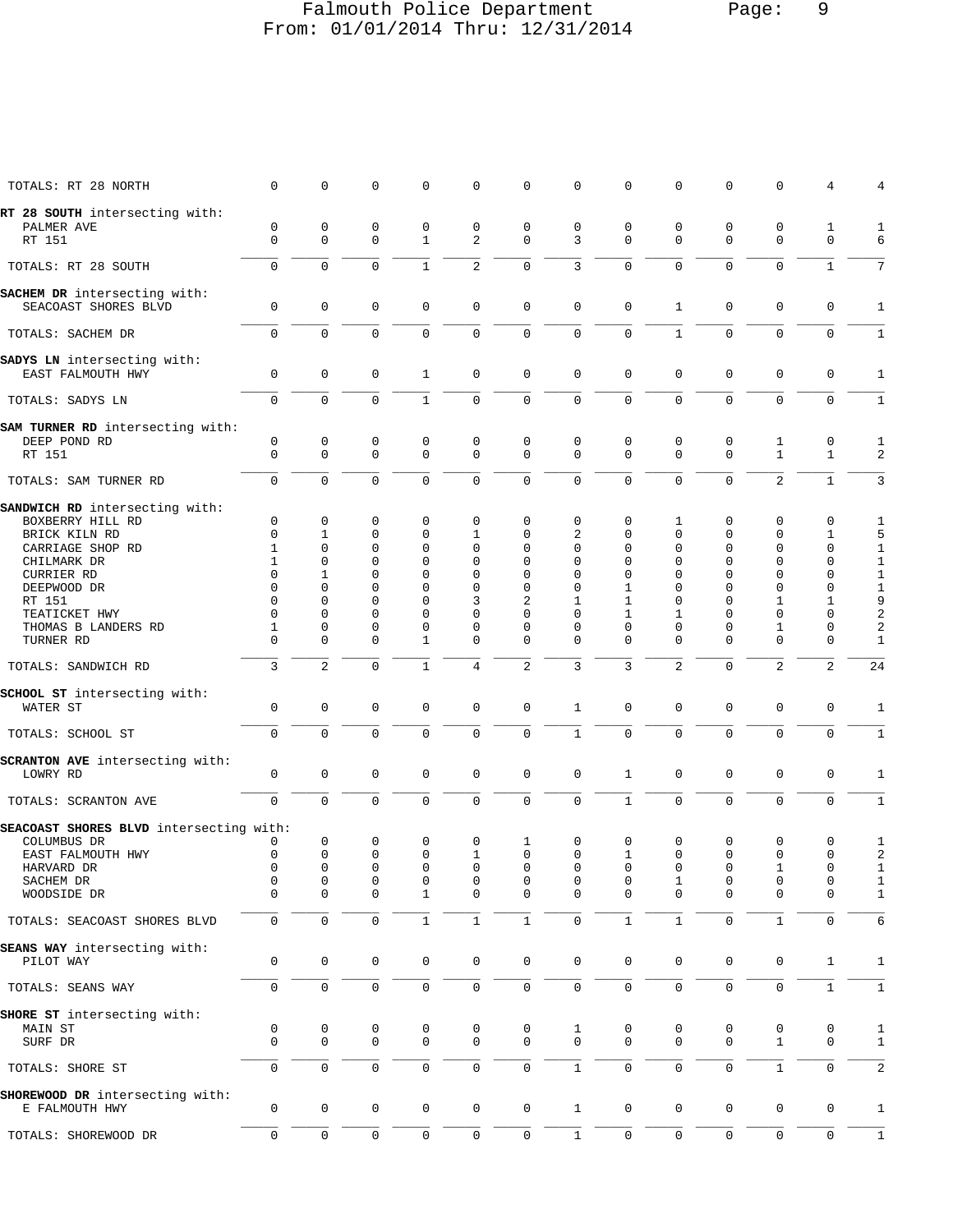#### Falmouth Police Department Page: 10 From: 01/01/2014 Thru: 12/31/2014

| SIDERS POND RD intersecting with:<br>LOCUST ST    | 0                | $\mathbf 0$         | $\mathbf 0$                 | $\mathsf 0$      | $\mathbf 0$                | 0                   | $\mathbf 0$         | 0                 | 1              | 0                   | $\mathsf 0$       | $\mathbf 0$      | 1                            |
|---------------------------------------------------|------------------|---------------------|-----------------------------|------------------|----------------------------|---------------------|---------------------|-------------------|----------------|---------------------|-------------------|------------------|------------------------------|
| TOTALS: SIDERS POND RD                            | $\mathsf{O}$     | $\mathsf 0$         | $\mathsf 0$                 | 0                | $\mathsf 0$                | $\mathsf{O}\xspace$ | $\mathbf 0$         | $\mathsf 0$       | $\mathbf 1$    | 0                   | $\mathsf 0$       | $\mathbf 0$      | $\mathbf{1}$                 |
| <b>SIMPSON LN</b> intersecting with:<br>LOCUST ST | 0                | $\mathbf 0$         | $\mathbf 0$                 | 0                | $\mathbf 0$                | 0                   | $\mathbf 0$         | $\mathbf{1}$      | 0              | 0                   | $\mathsf 0$       | $\mathbf 0$      | $\mathbf{1}$                 |
| TOTALS: SIMPSON LN                                | $\mathbf 0$      | $\mathbf 0$         | $\mathbf 0$                 | $\mathbf 0$      | $\mathbf 0$                | $\mathbf 0$         | $\mathbf{0}$        | $\mathbf{1}$      | 0              | $\mathbf 0$         | $\mathbf 0$       | $\mathbf 0$      | $\mathbf{1}$                 |
| SIPPEWISSETT RD intersecting with:<br>PALMER AVE  | 0                | $\mathbf 0$         | $\mathbf 0$                 | $\mathbf 0$      | $\mathsf 0$                | $\mathbf 1$         | $\mathbf 0$         | $\mathsf 0$       | 0              | 0                   | $\mathsf 0$       | $\mathbf 0$      | $\mathbf{1}$                 |
| TOTALS: SIPPEWISSETT RD                           | 0                | $\mathbf 0$         | $\mathbf 0$                 | $\mathbf 0$      | $\mathbf 0$                | $\mathbf{1}$        | $\overline{0}$      | $\mathbf 0$       | 0              | 0                   | $\mathbf 0$       | $\mathbf 0$      | $\mathbf{1}$                 |
| <b>SPRING BARS RD</b> intersecting with:          |                  |                     |                             |                  |                            |                     |                     |                   |                |                     |                   |                  |                              |
| DAVIS STRAITS<br>WORCESTER CT                     | 0<br>0           | 0<br>$\mathbf 0$    | 0<br>$\mathbf 0$            | 0<br>$\mathbf 0$ | 0<br>$\mathbf 0$           | 0<br>$\mathbf 0$    | 1<br>$\mathbf{0}$   | 0<br>$\mathbf{1}$ | 0<br>0         | 0<br>0              | 1<br>$\mathbf{1}$ | 0<br>$\mathbf 0$ | $\boldsymbol{2}$<br>2        |
| TOTALS: SPRING BARS RD                            | $\mathbf 0$      | $\Omega$            | $\mathbf{0}$                | $\Omega$         | $\mathbf 0$                | $\mathbf 0$         | $\mathbf{1}$        | $\mathbf{1}$      | 0              | $\Omega$            | $\overline{2}$    | $\mathbf 0$      | $\overline{4}$               |
| SURF DR intersecting with:                        |                  |                     |                             |                  |                            |                     |                     |                   |                |                     |                   |                  |                              |
| MILL RD<br>SHORE ST                               | 0<br>$\Omega$    | 0<br>$\mathbf 0$    | 0<br>$\mathbf 0$            | 0<br>$\Omega$    | 0<br>$\mathbf 0$           | 0<br>$\mathbf 0$    | 0<br>$\Omega$       | 1<br>$\Omega$     | 0<br>$\Omega$  | 0<br>$\Omega$       | 0<br>$\mathbf{1}$ | 0<br>$\Omega$    | $\mathbf{1}$<br>1            |
| TOTALS: SURF DR                                   | 0                | $\mathbf 0$         | $\mathbf 0$                 | $\mathbf 0$      | $\mathsf 0$                | $\mathsf 0$         | $\mathbf 0$         | $\mathbf{1}$      | 0              | 0                   | $\mathbf{1}$      | $\mathbf 0$      | $\overline{2}$               |
| TAKEMMEH WAY intersecting with:                   |                  |                     |                             |                  |                            |                     |                     |                   |                |                     |                   |                  |                              |
| WAQUOIT HWY                                       | 1                | $\mathbf 0$         | $\mathbf 0$                 | $\mathbf 0$      | $\mathbf 0$                | 0                   | $\mathbf 0$         | $\mathbf{0}$      | 0              | 0                   | $\mathsf 0$       | $\mathbf 0$      | $\mathbf{1}$                 |
| TOTALS: TAKEMMEH WAY                              | $\mathbf{1}$     | $\Omega$            | $\mathbf 0$                 | $\mathbf 0$      | $\mathbf 0$                | $\mathsf 0$         | $\mathbf{0}$        | $\Omega$          | 0              | $\overline{0}$      | $\mathbf 0$       | $\mathbf 0$      | $\,1\,$                      |
| TEATICKET HWY intersecting with:                  |                  |                     |                             |                  |                            |                     |                     |                   |                |                     |                   |                  |                              |
| ALPHONSE ST                                       | 1                | 0                   | 0                           | 0                | 1                          | 1                   | 0                   | 0                 | 0              | 0                   | 0                 | 0                | 3                            |
| FALMOUTHPORT DR<br>HERITAGE CIR                   | 0<br>0           | 0<br>0              | $\mathbf 0$<br>$\mathbf 0$  | $\mathbf 0$<br>0 | $\mathbf 0$<br>$\mathbf 0$ | 0<br>1              | 0<br>0              | 1<br>0            | 0<br>0         | 0<br>0              | 0<br>0            | 0<br>0           | $\mathbf{1}$<br>$\mathbf 1$  |
| MARAVISTA AVE                                     | 0                | 0                   | 1                           | 0                | $\mathbf 0$                | 0                   | 0                   | 1                 | 0              | 0                   | 0                 | 0                | 2                            |
| MARAVISTA AVE EXT                                 | $\Omega$         | 0                   | 1                           | 0                | 1                          | 1                   | 0                   | 0                 | 0              | 0                   | 0                 | 0                | 3                            |
| OX BOW RD                                         | 0                | 0                   | 0                           | $\Omega$         | $\mathbf 0$                | 0                   | 0                   | 0                 | 0              | 1                   | 0                 | 0                | $\mathbf{1}$                 |
| SANDWICH RD                                       | 0                | 0                   | 0                           | 0                | $\mathbf 0$                | 0                   | 0                   | 1                 | 1              | 0                   | 0                 | 0                | $\overline{a}$               |
| TROTTING PARK RD                                  | $\Omega$         | $\Omega$            | $\Omega$                    | $\Omega$         | $\mathbf 0$                | 0                   | $\mathbf 0$         | $\Omega$          | 1              | $\Omega$            | 0                 | 0                | $\mathbf{1}$                 |
| TOTALS: TEATICKET HWY                             | $\mathbf{1}$     | $\mathbf 0$         | 2                           | $\mathbf 0$      | 2                          | 3                   | $\mathbf 0$         | 3                 | $\overline{c}$ | $\mathbf{1}$        | $\mathbf 0$       | $\mathbf 0$      | 14                           |
| TER HEUN DR intersecting with:<br>PALMER AVE      | 0                | $\mathbf 0$         | 0                           | 1                | 0                          | $\mathsf 0$         | $\mathbf 0$         | $\mathbf 0$       | 0              | 0                   | $\mathsf 0$       | $\mathbf 0$      | 1                            |
| TOTALS: TER HEUN DR                               | 0                | $\mathbf 0$         | $\mathbf 0$                 | $\mathbf{1}$     | $\mathsf{O}\xspace$        | $\mathsf{O}\xspace$ | $\mathbf 0$         | $\overline{0}$    | $\mathbf 0$    | $\overline{0}$      | 0                 | $\mathbf 0$      | $\mathbf{1}$                 |
| THOMAS B LANDERS RD intersecting with:            |                  |                     |                             |                  |                            |                     |                     |                   |                |                     |                   |                  |                              |
| CAPTAIN ELDREDGE WAY                              | 1                | $\mathbf 0$         | $\mathbf 0$                 | $\mathbf 0$      | $\mathbf 0$                | 0                   | $\mathsf 0$         | 0                 | 0              | 0                   | $\mathsf 0$       | $\mathbf 0$      | 1                            |
| RT 28 S                                           | 0                | 0                   | 0                           | 0                | 0                          |                     | 0                   | 0                 | 0              | 0                   | 0                 | 0                | $\mathbf{1}$                 |
| SANDWICH RD                                       | 1<br>$\mathbf 0$ | 0                   | 0                           | 0<br>$\mathbf 0$ | 0                          | 0<br>0              | 0<br>0              | 0                 | 0<br>0         | 0<br>$\mathbf 0$    | 1                 | 0                | $\sqrt{2}$                   |
| TURNER RD<br>W FALMOUTH HWY                       | $\Omega$         | 0<br>$\mathbf{0}$   | $\mathsf 0$<br>$\mathbf{1}$ | 0                | $\mathsf 0$<br>0           | 0                   | $\mathbf 0$         | 1<br>$\Omega$     | $\Omega$       | 0                   | $\mathsf 0$<br>0  | 0<br>$\mathbf 0$ | $\mathbf{1}$<br>$\mathbf{1}$ |
| TOTALS: THOMAS B LANDERS RD                       | 2                | $\mathsf{O}\xspace$ | $\mathbf{1}$                | $\mathbf 0$      | $\mathbf 0$                | $\mathbf{1}$        | $\mathbf 0$         | $\mathbf{1}$      | 0              | 0                   | $\mathbf{1}$      | $\mathbf 0$      | 6                            |
| TROTTING PARK RD intersecting with:               |                  |                     |                             |                  |                            |                     |                     |                   |                |                     |                   |                  |                              |
| BRICK KILN RD                                     | 0                | 0                   | 0                           | 0                | 0                          | 0                   | 0                   | 0                 | 0              | 0                   | 1                 | 0                | 1                            |
| TEATICKET HWY                                     | $\mathbf 0$      | $\mathbf 0$         | $\mathbf 0$                 | $\mathbf 0$      | 0                          | $\mathbf 0$         | $\mathbf 0$         | $\Omega$          | $\mathbf{1}$   | $\mathbf 0$         | $\mathbf 0$       | $\mathbf{0}$     | $\mathbf{1}$                 |
| TOTALS: TROTTING PARK RD                          | 0                | $\mathsf{O}\xspace$ | $\mathsf 0$                 | $\mathbf 0$      | $\mathsf{O}$               | 0                   | $\mathbf 0$         | 0                 | $\mathbf{1}$   | $\mathbf 0$         | $\mathbf{1}$      | $\mathbf 0$      | $\overline{\mathbf{c}}$      |
| TURNER RD intersecting with:<br>SANDWICH RD       | 0                | 0                   | 0                           |                  | 0                          | 0                   | 0                   | 0                 | 0              | 0                   | 0                 | 0                |                              |
| THOMAS B LANDERS RD                               | 0                | 0                   | $\mathsf{O}\xspace$         | 1<br>0           | $\mathsf{0}$               | 0                   | $\mathbf 0$         | $\mathbf{1}$      | 0              | 0                   | 0                 | $\mathbf 0$      | $\mathbf{1}$<br>$\mathbf{1}$ |
| TOTALS: TURNER RD                                 | $\mathsf{O}$     | $\mathbf 0$         | $\mathsf 0$                 | $\mathbf{1}$     | 0                          | 0                   | $\mathsf{O}\xspace$ | $1\,$             | 0              | $\mathsf{O}\xspace$ | $\mathsf 0$       | $\mathbf 0$      | $\sqrt{2}$                   |
| WALKER ST intersecting with:                      |                  |                     |                             |                  |                            |                     |                     |                   |                |                     |                   |                  |                              |
|                                                   |                  |                     |                             |                  |                            |                     |                     |                   |                |                     |                   |                  |                              |